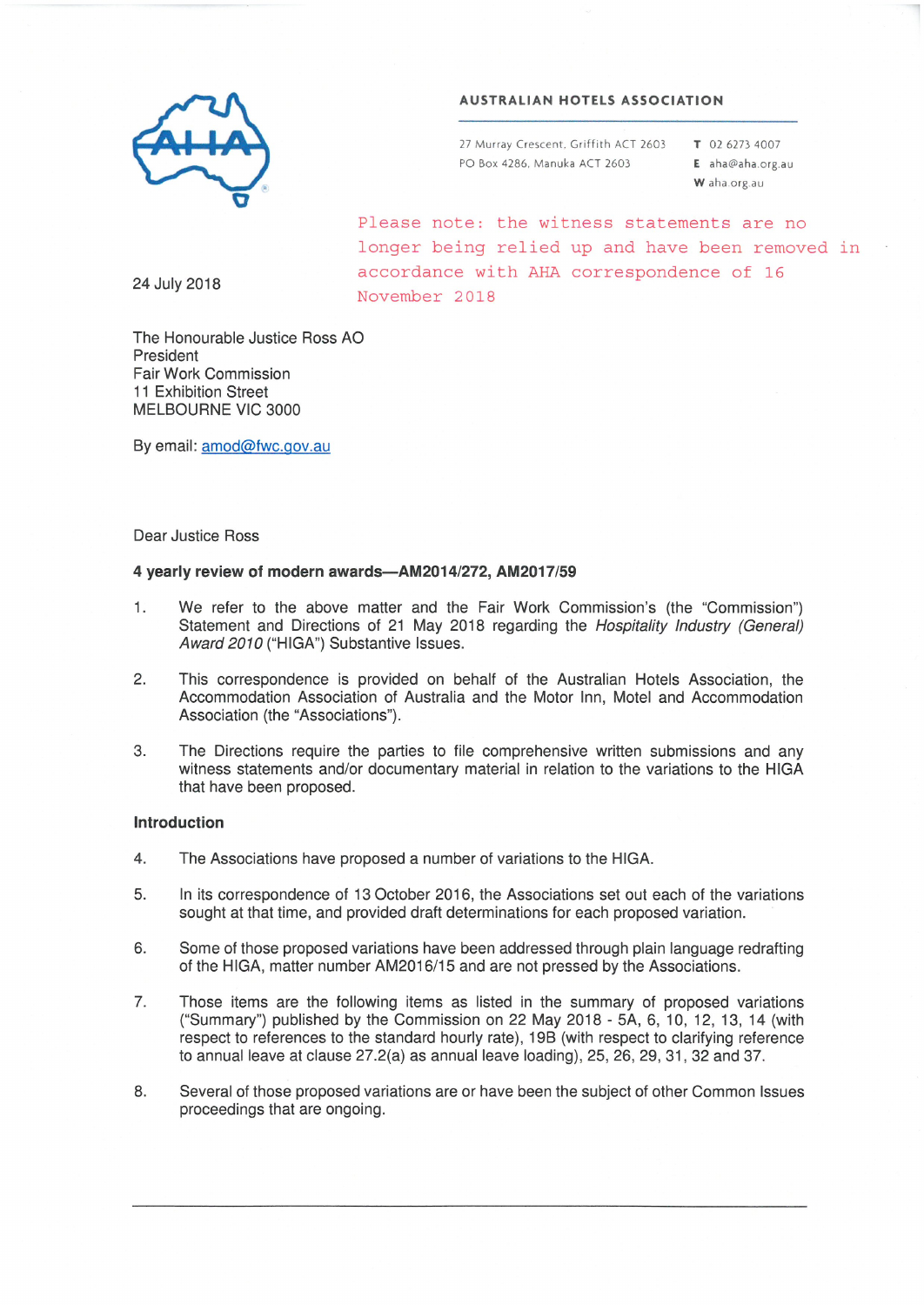- 9. There are some proposed variations that are no longer being pursued by the Associations which we withdraw. Those items, with reference to the Summary, are items 3, (with respect to a new definition of a catering employee and a motel employee), 4, 9, 15, 16, 19A, 19B (remaining item), 24 and 35.
- 10. The proposed variations that the Associations ask the Commission to make, are outlined in this submission. In summary, the items, as per the Summary, that the Associations continue to press are: 2 (which is the same as item 5), 3 (with respect to accrued rostered day off and liquor service employee), 7, 8, 18A, 19, 20, 21 (which is the same as item 22), 23, 27, 28, 34, 36A and 39.
- 11. The Associations note that a final version of the Plain Language re-draft of the HIGA has not been released at the time of making this submission, and advises that it may seek to raise items from that process that remain unresolved during these proceedings.

## **The Proceedings - 4 Yearly Review of Modern Awards**

- 12. The Commission must conduct a 4 Yearly Review of Modern Awards as soon as practicable after each 4th anniversary of the commencement of modern awards (see s.156 (1) of the Fair Work Act 2009 ("the FW Act")).
- 13. These proceedings are part of the first 4 Yearly Review of Modern Awards being conducted by the Commission.
- 14. The 4 Yearly Review of Modern Awards are "the principal way in which a modern award is maintained as a fair and relevant safety net or terms and conditions" (see the Explanatory Memorandum to the Fair Work Bill 2008 at [600]).
- 15. In a 4 Yearly Review of Modern Awards, the Commission must review all modern awards and may make, inter alia, one or more determinations varying modern awards (see s.156  $(2)(b)(i)$  of the FW Act).
- 16. The conduct of a 4 Yearly Review necessitates the performance or exercise of the Commission's modern award powers (see s.134 (2) (a) of the FW Act; 4 Yearly Review of Modern Awards: Preliminary Jurisdictional Issues [2014] FWCFB 1788 at [17] and [29]).
- 17. Where the Commission is exercising modern award powers, the modern awards objective applies (see s.134 (2) (a) of the FW Act; 4 Yearly Review of Modern Awards: Preliminary Jurisdictional Issues [2014] FWCFB 1788 at [29]) and the Commission must also take into account the objects of the FW Act (see s.3 and s.134 (2) (a) of the FW Act).

## **The Modern Awards Objective**

18. The modern awards objective is set out at s.134 (1) of the FW Act as follows:

## **134 The modern awards objective**

## *What is the modern awards objective?*

- *(1) The FWC must ensure that modern awards, together with the National Employment Standards, provide a fair and relevant minimum safety net of terms and conditions, taking into account:* 
	- *(a) relative living standards and the needs of the low paid; and*
	- *(b) the need to encourage collective bargaining; and*
	- *(c) the need to promote social inclusion through increased workforce participation; and*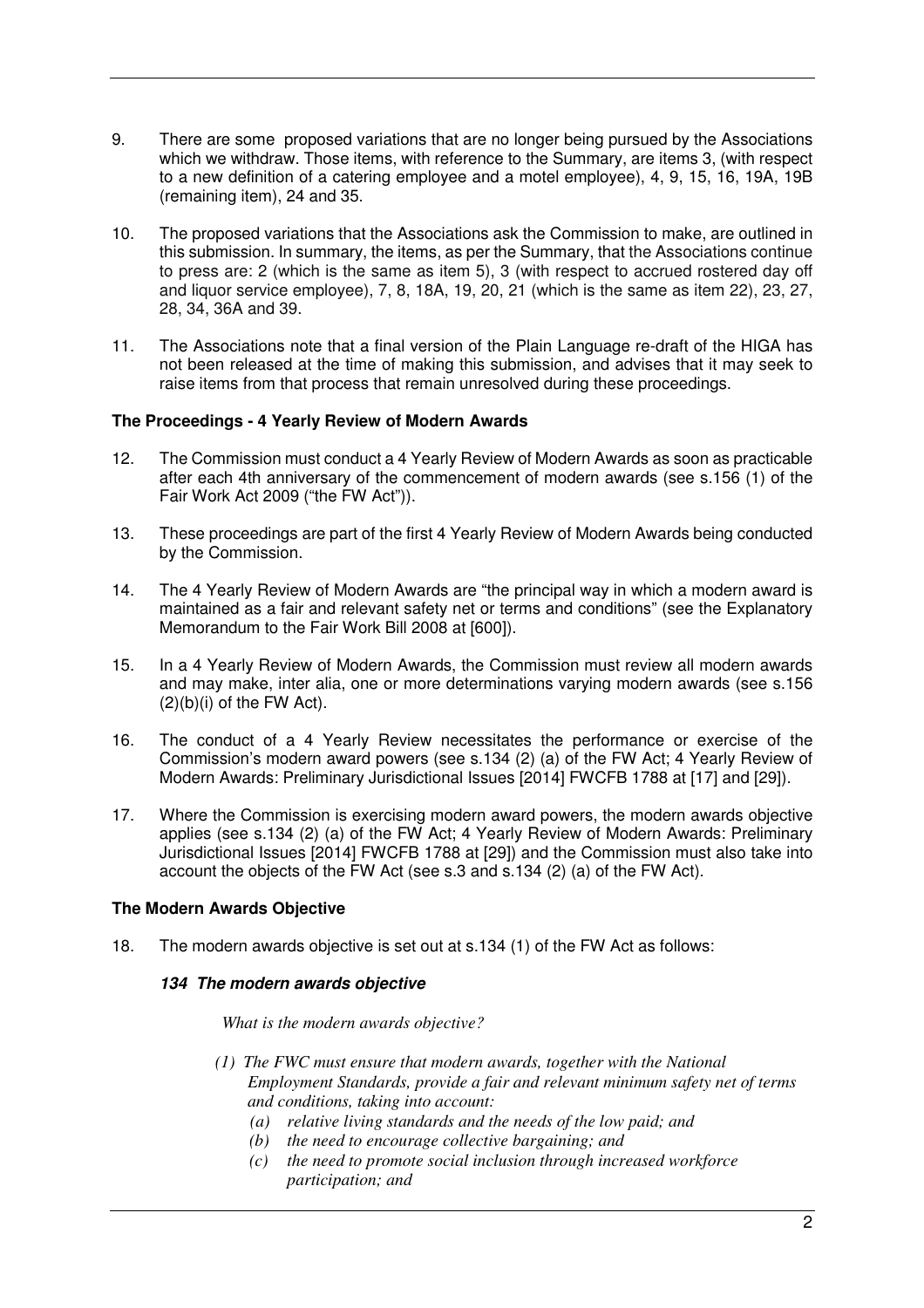- *(d) the need to promote flexible modern work practices and the efficient and productive performance of work; and*
- *(da) the need to provide additional remuneration for:* 
	- *(i) employees working overtime; or*
	- *(ii) employees working unsocial, irregular or unpredictable hours; or*
	- *(iii) employees working on weekends or public holidays; or*
	- *(iv) employees working shifts; and*
	- *(e) the principle of equal remuneration for work of equal or comparable value; and*
	- *(f) the likely impact of any exercise of modern award powers on business, including on productivity, employment costs and the regulatory burden; and*
	- *(g) the need to ensure a simple, easy to understand, stable and sustainable modern award system for Australia that avoids unnecessary overlap of modern awards; and*
- *(h) the likely impact of any exercise of modern award powers on employment growth, inflation and the sustainability, performance and competitiveness of the national economy.*

*This is the modern awards objective.* 

# **Proposed Variations**

Item 2 - Multi-Hire Arrangements

- 19. The Associations seek a variation to clause 11 of the HIGA.
- 20. The proposed variation incorporates additional wording in the description of a full-time employee to facilitate the variation.
- 21. The nature of the variation sought is the introduction of what is commonly referred to as multi-hire or multi-hiring.
- 22. Multi-hiring could be aptly described as the ability for a full-time employee to perform hours of work in a different section of a business as a casual employee, in what could be considered a separate engagement.
- 23. The Associations propose that the variation would allow a full-time employee to request casual work, in addition to their full-time hours, in a different stream or area of business, which provides an opportunity for an employee to earn additional remuneration that might be available to them, and to gain new skills.
- 24. The Associations submit that clause 11 be deleted and replaced with the following:

# **11. Full-time employment**

- 11.1 A full-time employee is an employee who is engaged to work an average of 38 ordinary hours per week.
- 11.2 Full-time employees may also be engaged on a casual basis for duties in a separate engagement in a separate section of the workplace. Such engagements shall be subject to the following conditions:
	- (a) the work required to be performed in the separate engagement is not within the usual job description of the employee concerned;
	- (b) the separate engagement is to meet a specific purpose;
	- (c) the separate engagement enables the employee to attain additional remuneration and/or skills;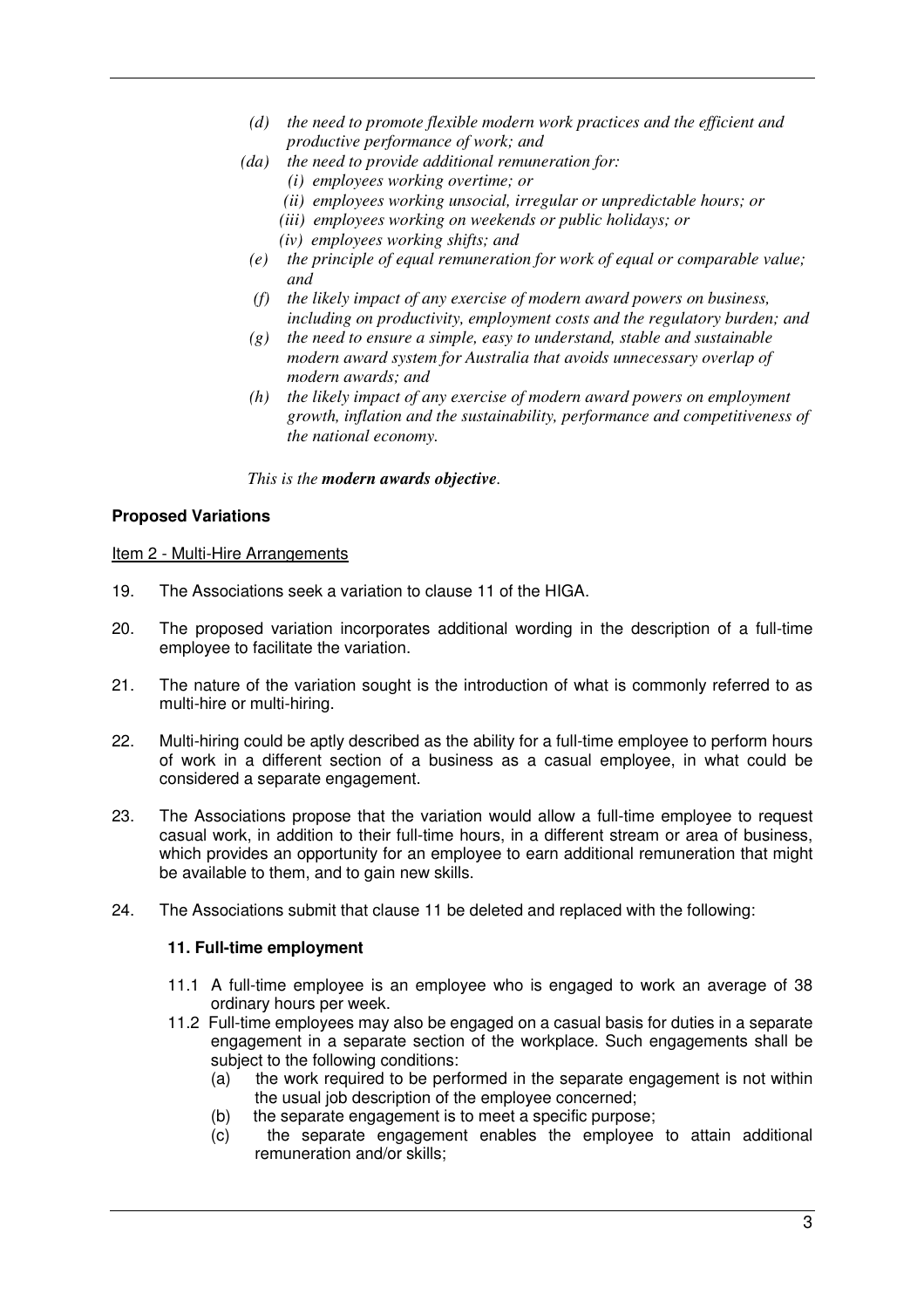- (d) the separate engagement must be at the instigation of the employee and be subject to mutual agreement between the employer and the employee concerned;
- (e) the separate engagement is not designed to avoid overtime obligations but genuinely meets the tests set out in clause 11.2(a) to (d);
- $(f)$  the separate engagement is limited to a maximum of 12 hours per week.
- 25. The Associations note that the issue of multi-hiring was the subject of a section 113 application to vary an award in accordance with the *Workplace Relations Act 1996 (Cth)*  (the "WR Act")*.*
- 26. This application, lodged by the Australian Hotels Association in 1996, sought to vary clause 16.1 of *The Hospitality Industry - Accommodation, Hotels, Resorts and Gaming Award 1995 (the Federal Hotels Award)* to introduce multi-hiring.
- 27. The application, (C No. 90395 of 1996) was heard by a Full Bench of the then Australian Industrial Relations Commission across several dates in late 2016 and early 2017.
- 28. The decision, released on 9 October 1997 ("the 1997 Decision"), reference is Print P5546.
- 29. The AHA's application was not successful for the reasons given in the Decision.
- 30. Relevantly, the repeal of the WR Act and the introduction of the FW Act has changed the legislative framework.
- 31. The Modern Awards Objective provides the framework for the Commission to ensure that modern awards '*provide a fair and relevant minimum safety net of terms and conditions'*  (s134(1))*.*
- 32. The Associations submit that while the Commission might have regard for the 1997 decision, in exercising its powers in accordance with the FW Act, the Commission must consider the proposed variation having regard for its obligations under the FW Act, mainly, ensuring that the objects of the FW Act and the Modern Awards Objective have been met.
- 33. The proposed variation sought in this submission differs to the one sought in 1997 in that the variation sought in these proceedings requires an employee to instigate any multi-hiring and places a 12 hours of work per week limit on the casual position.
- 34. In this regard the Associations submit that an employee is free to choose whether or not to pursue such an arrangement.
- 35. It is noted that in the 1997 Decision the Full Bench stated that:

*"The material before us supports the general conclusion that the facilitation of multi-hiring may have the potential to provide benefits to employers and employees."* 

- 36. The Associations submit that the benefits identified in the 1997 Decision are still relevant, particularly with respect to those identified as being a benefit to employees.
- 37. Meanwhile there has been a material change in circumstances in the time since that means the detriments outlined in the 1997 Decision should be reconsidered.
- 38. In the 1997 decision the Full Bench stated that:

*"In our view the introduction of multi-hiring is properly a matter for bargaining between the parties at the workplace or enterprise level."*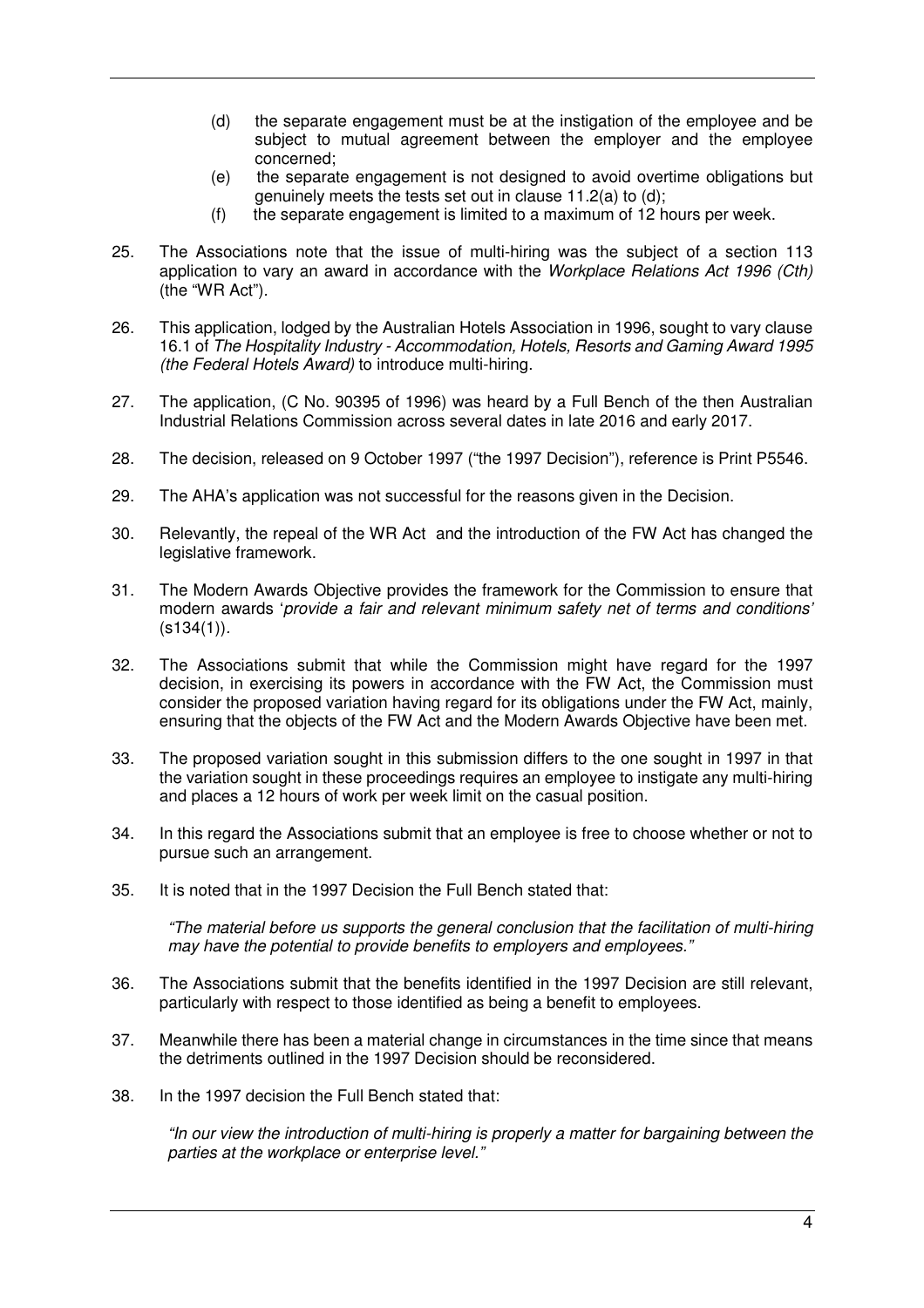- 39. The Associations note the need to encourage collective bargaining (s.134 (1) (b)), however the result of various legislative changes including Award Modernisation is that the HIGA covers a wider and more diverse range of employers than were covered by the Federal Award at the time of the 1997 decision.
- 40. It is not practical or viable for many hospitality employers to engage in collective bargaining, accordingly, it is submitted that the introduction of multi-hiring should no longer be limited to those employers with the resources available to engage in collective bargaining.
- 41. The Associations also note that in the time since the 1997 Decision the industrial relations landscape has changed dramatically through legislative change and award modernisation.
- 42. Certain employers now covered by HIGA were previously covered by pre-modern award instruments that provided for Multi-hiring.
- 43. In this regard, the Associations submit that a multi-hiring term within an Award that applies to the hospitality industry is not without precedent.
- 44. The Associations submit that those employers should not have to collectively bargain to achieve a term that was previously an appropriate award entitlement that reflected an industry practice.
- 45. The pre-modern award, the *Hotels, Motels, Resorts and Accommodation Award State (excluding South-East Queensland) 2005* included a multi-hiring clause:

## *'2.4 MULTI-HIRING*

*Full-time and part-time employees may be separately engaged as casual employees for duties in a separate section of the establishment from that in which the employee engages in their full-time or part-time employment. Such employees shall be paid the appropriate*  rate of pay for a casual employee engaged in the section of the establishment.

*For the purposes of clause 2.4 a "section of the establishment" means a work location other than the employee's usual work location, or alternatively, means a discrete set of duties other than the employee's usual duties, provided such duties are not wholly or substantially performed in the employees usual work location, and shall not apply to work where overtime would normally be performed'.* 

46. The pre-modern award, the *Hotels, Resorts and Certain Other Licensed Premises Award - State (excluding South-East Queensland) 2003* also included a multi-hire clause:

## *'4.4 MULTI HIRE*

*4.4.1 Full-time employees may also be engaged on a casual basis for duties in a separate engagement in a separate section of the establishment. Such engagements shall be subject to the following conditions:* 

*(a) the work required to be performed in the separate engagement is not within the usual job description of the employee concerned;* 

*(b) the separate engagement is to meet a specific purpose;* 

*(c) the separate engagement enables the employee to attain additional remuneration and/or skills and, to this end, where the employee does not possess the necessary skills, training must be provided;* 

*(d) the separate engagement must be at the instigation of the employee and be subject to mutual agreement between the employer and the employee concerned;* 

*(e) the separate engagement is not designed to avoid overtime obligations but genuinely meets the tests set out in clause 4.4.1(a) to (d)'.*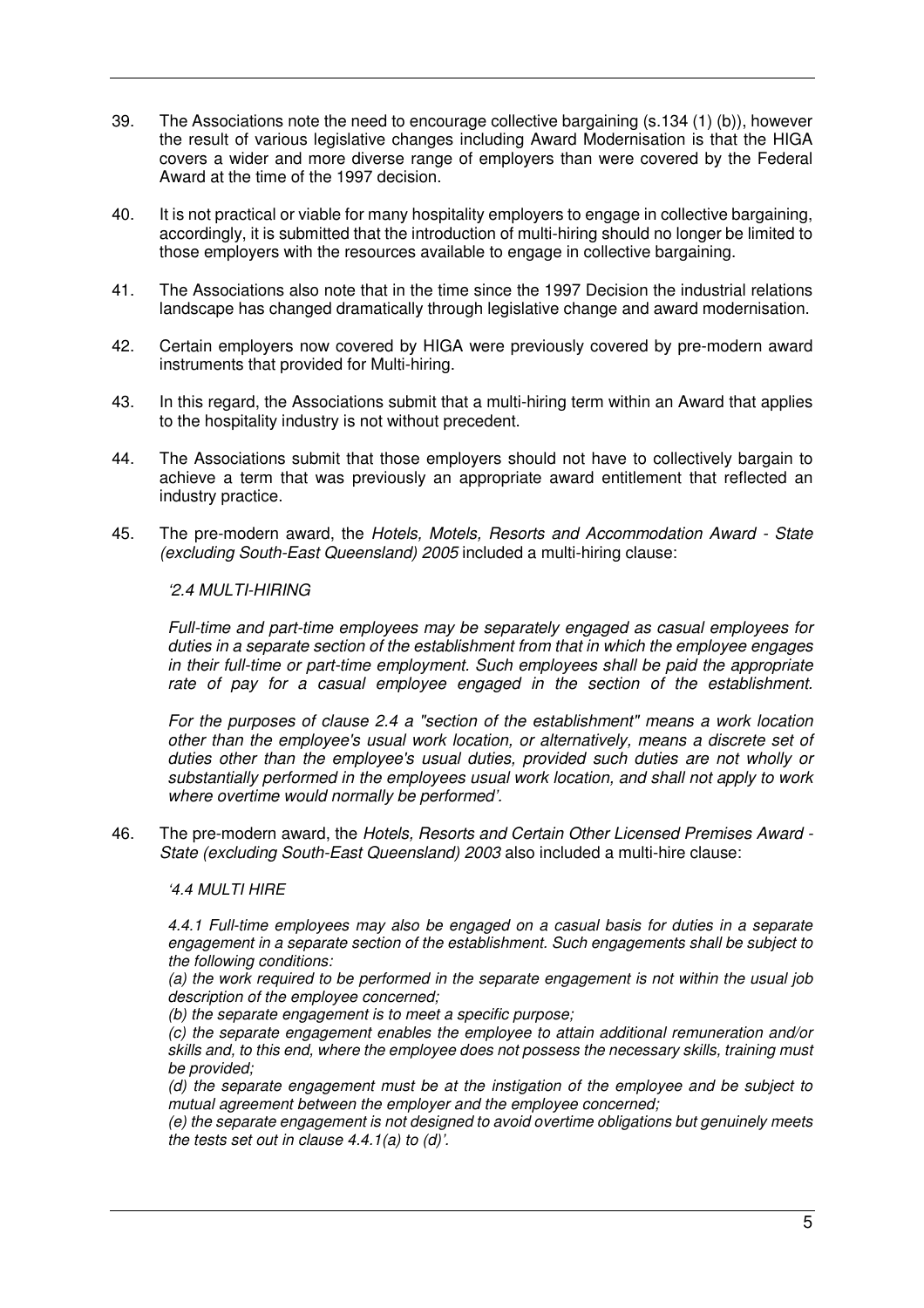- 47. The 1997 decision cited reduced employment and a safety net reduction as detriments to the introduction of multi-hiring.
- 48. It is submitted that one material change in the time since the 1997 decision has been the increase in the use of labour hire.
- 49. The Associations submit that this has changed the manner in which many employer's access additional labour and which many employee's access additional work.
- 50. The Queensland Parliament Finance and Administration Committee conducted an inquiry into the practices of the labour hire industry in Queensland.<sup>1</sup>
- 51. It was commented in the inquiry overview that, with respect to the labour hire industry:

*'The development of the industry has been attributed to employers' preferences for an agile and flexible workforce which can respond to changing work demands and support simplified and cost effective management practices'.* 2

- 52. The Inquiry Report discussed the negative impacts of labour hire at pages [14-15].
- 53. The Associations submit that one consequence of this increasing trend could be that in many cases employers utilise a labour hire arrangement rather than hiring additional staff or paying overtime rates.
- 54. In this regard, the Associations submit that the detriments identified in the 1997 Decision in relation to reduced employment and a safety net reduction may have nevertheless occurred without any of the benefits being achieved for employees.
- 55. The Associations submit that the proposed multi-hiring variation could reduce the level of labour hire use within the Hospitality Industry and with it, achieve many of the benefits that were identified in the 1997 decision.
- 56. Namely, reduced turnover, greater flexibility, improved services and skill acquisition.
- 57. The Associations further submit that the opportunity to be cross trained and earn additional income may lead to an increase in full-time employment.
- 58. The Associations note that the *Alpine Resorts Award 2010* ("the Alpine Award") features a multi-hiring provision, as set out below:

# **'19.3 Multi-hiring arrangement**

- *(a) As an alternative, or in addition to, dual-role employment, an employee may by agreement be engaged on a multi-hiring arrangement.*
- *(b) If an employer and an employee enter into a multi-hiring arrangement, the parties must agree on the primary role of the employee.*
- *(c) The employer may then offer the employee, and the employee may undertake, a nonprimary role (or roles) in any level or classification within Schedule B—Classification Definitions that they are qualified for, provided that:* 
	- *(i) any non-primary role is to be undertaken, and paid for, on a casual basis; and*
	- *(ii) any hours worked by an employee in a non-primary role do not count toward ordinary hours or overtime in the employee's primary role.*
- *(d) Where clause 19.3 applies, clause 19.1 does not apply'.*

2 Ibid 5.

l

<sup>1</sup> Finance and Administration Committee, Parliament of Queensland, *Inquiry into the practices of the labour hire industry in Queensland* (2016).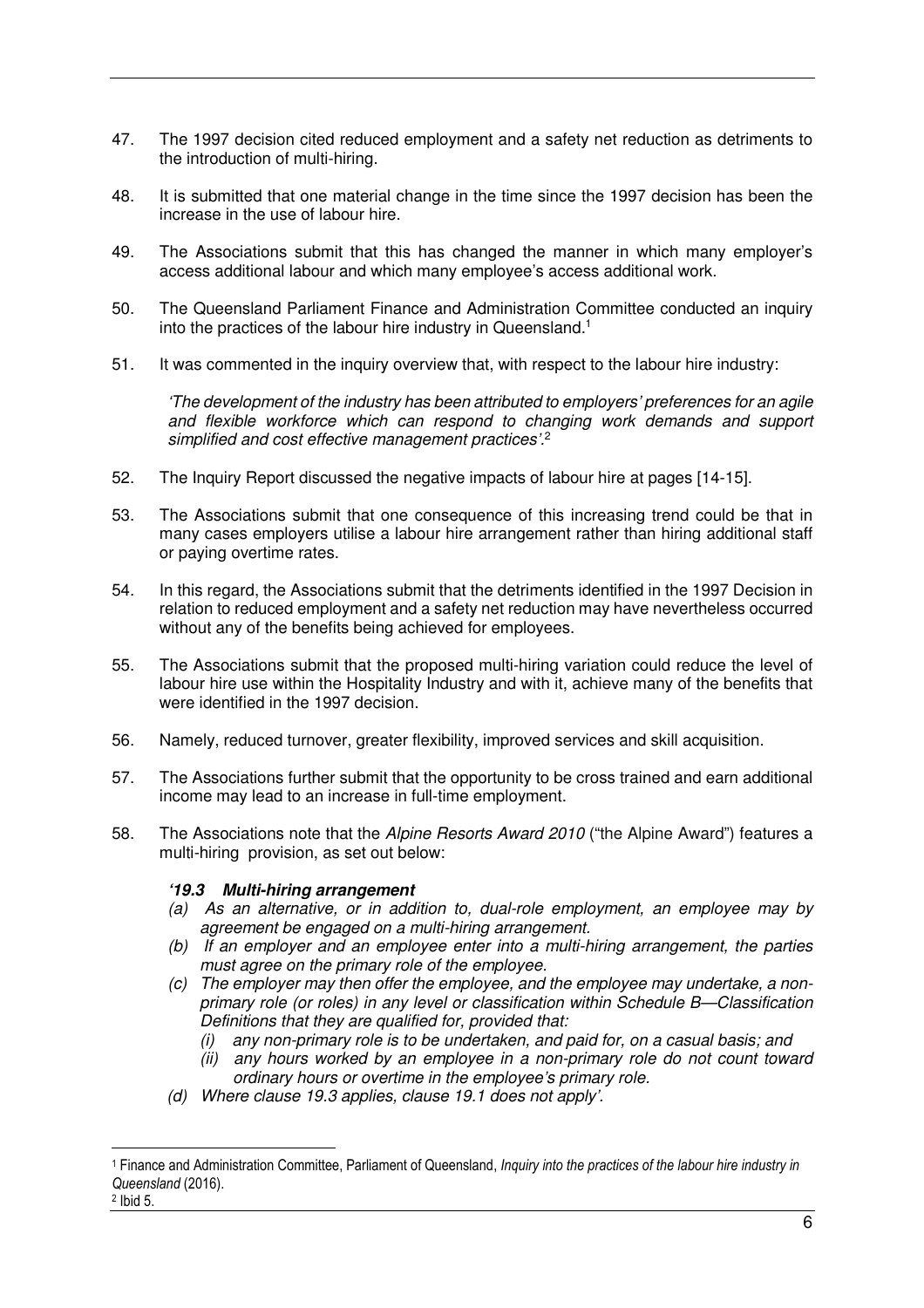- 59. Seasonality and fluctuation is an aspect of the hospitality industry, as is regional and isolated locations, onsite staffing arrangements and venues that offer a wide mix of services.
- 60. The insertion of a multi-hire clause in the HIGA would, it is the Associations submission, achieve the following:
	- Provide flexibility for employers to engage existing employees under a separate contract for a different role within their business to fulfil their labour requirements;
	- Provide clear guidelines on the implementation of such arrangements to protect both the employer and the employee;
	- Provide the ability for employees to increase their participation in the workforce and to earn additional income, which would otherwise be unavailable to them in the primary role/position with the employer;
	- Provide ability for employees to learn new skills and knowledge to increase their job satisfaction as well as increase their ability for career progression.
- 61. Moreover, without such a clause in the HIGA, small and medium-sized enterprises that rely on the modern awards to provide flexibility, would not have access to such arrangements.
- 62. This is inequitable when compared with larger organisations that have resources to engage in collective bargaining.
- 63. The insertion of such a clause is permissible in accordance with Subdivision A Section 138 of the FWA which provides that:

*'A modern award may include terms that it is permitted to include, and must include terms that it is required to include, only to the extent necessary to achieve the modern awards objective and (to the extent applicable) the minimum wages objective'.* 

64. Section 134 of the FWA, which details the modern awards objective, provides at sub section  $(1)$  that:

*'The FWC must ensure that modern awards, together with the National Employment Standards, provide a fair and relevant minimum safety net of terms and conditions, taking into account:* 

- *(d) the need to promote flexible modern work practices and the efficient and productive performance of work; and*
- *(f) the likely impact of any exercise of modern award powers on business, including on productivity, employment costs and the regulatory burden';*
- 65. The Association's proposed multi-hire clause is consistent with the modern awards objective.
- 66. Further, Section 3 of the FWA which details the Objects of the Act provides that:

*'The object of this Act is to provide a balanced framework for cooperative and productive workplace relations that promotes national economic prosperity and social inclusion for all Australians by:* 

*(g) acknowledging the special circumstances of small and medium-sized businesses'.*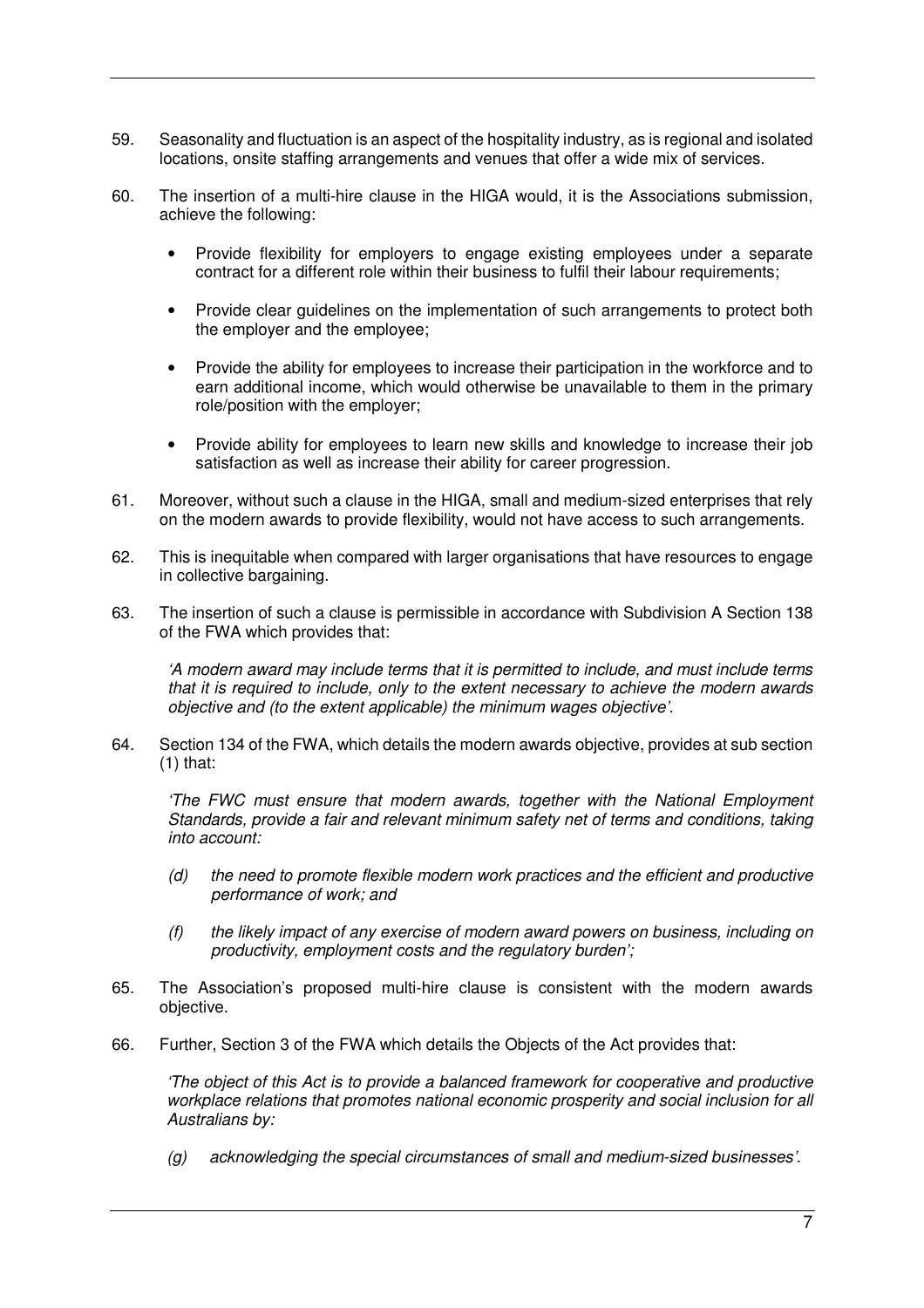- 67. The Association's proposed multi-hire clause would be consistent with this Object of the Act.
- 68. Nothing contained within Subdivision D Terms that must not be included in modern awards of the FWA prevents the inclusion of such a clause into the modern award.
- 69. Accordingly, it is the submission of AHA that the inclusion of such a clause is both permissible by and consistent with the objects of the FWA for the reasons stated above.

## Item 3 - Liquor service employee definition

- 70. The Associations make no specific submission with regard to the *liquor service empl*oyee definition, but seek to highlight that the definition at clause 3 of the HIGA, and at clause 15.1 differ. The definition at clause 15.1 includes the words "as well as cellar employees or other places where liquor is sold" after the word "shops", whereas the definition at clause 3 uses the words "and includes a cellar employees" after the words "shops".
- 71. The Associations note that in the current Plain Language Exposure Draft ("PLED") of the HIGA, published on 22 May 2018, the definition at clause 3 has been replicated at clause 3 of the PLED, and the definition at existing HIGA clause 15.1 removed. If it is the Commission's intention to retain the definition provided at clause 3 of the HIGA, the Association's make no further comment.

#### Item 3 - Junior employee

- 72. The Associations submit that a junior employee definition be inserted into HIGA clause 3.1. It is noted that a definition was included in the PLED, and refers to a junior employee as being an employee who is less than 21 years of age.
- 73. The Associations submit that for clarity of the application of junior rates of pay, currently provided at clause 20.5, it is necessary and relevant to expand the definition to the below proposed definition:

*'***junior employee** *means an employee who is less than 21 years of age and who is not undertaking a nationally recognised traineeship or apprenticeship'.* 

- 74. An employee who is undertaking a traineeship receives the relevant rate of pay as per the *Miscellaneous Award 2010,* and an employee who is undertaking an apprenticeship received the relevant rate of pay as detailed at clause 20.4 or Schedule G. A junior is a different class of employee to an employee undertaking a traineeship or an apprenticeship.
- 75. The Associations submit that for the purposes of a clear application of the junior rates of pay the above definition be inserted at clause 3.1. The need for clarity has been accepted by the Commission in the plain language re-drafting of the HIGA.
- 76. The Associations further submit that inclusion of its proposed junior definition is consistent with the modern awards objective, specifically section  $134(1)(q)$ , for ensuring a simple and easy to understand application of the junior rates of pay.

## Items 3 and 23 - Accrued rostered day off

- 77. The Associations have raised two HIGA clause matters relating to the term *accrued rostered day off.*
- 78. The first is that the Associations submit that an accrued rostered day definition be inserted at clause 3.1 of the HIGA (item 3). Secondly, the Associations submit that this term be inserted into specified sub clauses of clause 29.1 to clarify entitlements in circumstances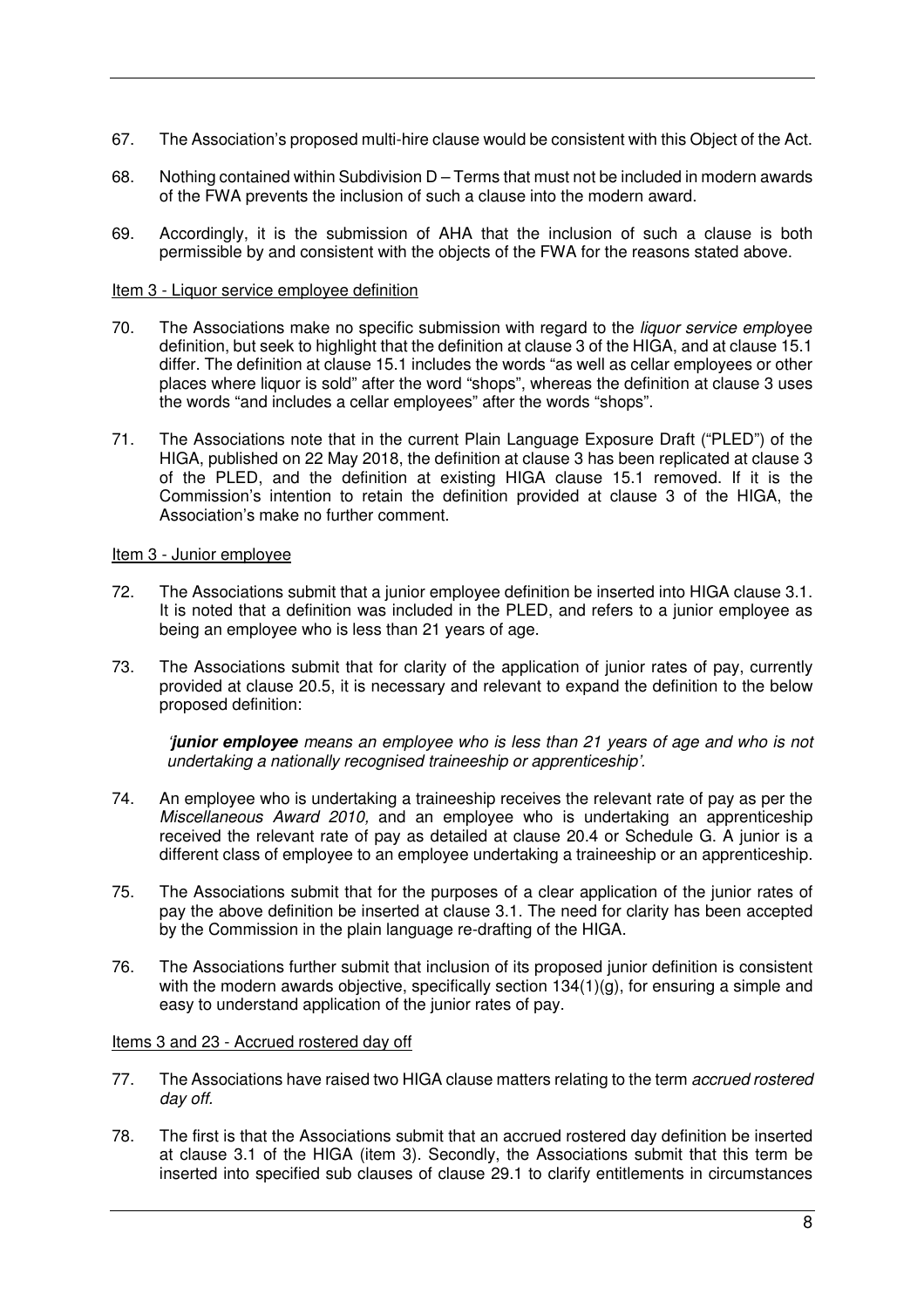where, as per clause 29.1(a), second last dot point in the list, a full time employee accrues a paid day off by working 160 hours over a 4 week period (item 23).

- 79. The Associations raised the concept of accrued rostered day off during matter AM2016/15.
- 80. The sub clauses of clause 29.1 are:
	- Clause 29.1(c)
	- $\bullet$  Clause 29.1(c)(ii)
	- Clause 29.1(c)(iii)
	- $\bullet$  Clause 29.1(c)(iv)
	- Clause  $29.1(c)(v)$
	- Clause 29.1(c)(vi)
	- Clause  $29.1(c)(vi)(B)$
- 81. The Associations submit that the current use of the word *rostered day off* in the above sub clauses does not accurately reflect the intention of the rostered day off entitlement. Where an employee works an average of 38 hours per week by working 160 hours each four week cycle, with a minimum of eight days off each four week period, the employee does not receive another rostered day off. Rather, the employee has accrued a day off that is paid at the employee's ordinary hourly rate.
- 82. Currently the HIGA contains a definition, at clause 3.1, of a rostered day off. The definition is:

*'***rostered day off (RDO)** *means any continuous 24 hour period between the completion of the last ordinary shift and the commencement of the next ordinary shift on which an employee is rostered for duty.'* 

- 83. A rostered day off is unpaid and is simply a day an employee is not rostered to work. The meaning of this term is not consistent with the intention of the paid day off that is accrued when a full time employee works an average of 38 hours per week by working 160 hours each four week cycle.
- 84. The Association's submission in AM2016/15 to insert the word "accrued" in the plain language version of 29.1(a) second last dot point (PLED clause 15.1(vi)) and in the redrafting clause 29.3 (PLED clause 15.3(i) was accepted.
- 85. The Association's submit in addition to the changes made in the PLED, where the term *rostered day off* appears in the above listed sub clauses (as appearing in the existing HIGA) it should be replaced with the words *accrued rostered day off*.
- 86. The Associations submit that the term accrued rostered day off more appropriately describes the circumstances in the above clauses where an employee works an average of 38 hours per week in a manner that allows them to accrue one paid day off per four week cycle.
- 87. Amendment of the term as proposed is consistent with the modern awards objective, and it also consistent with the intention of the Plain Language Guidelines, as published by the Commission.
- 88. In addition to the amendments sought to clause 29.1, the inclusion of a definition of *accrued rostered day off* is appropriate to clearly define the concept. The Associations submit the following definition be inserted at HIGA clause 3.1:

'**accrued rostered day off** means a paid rostered day off accrued in accordance with clause 29.1(a)'.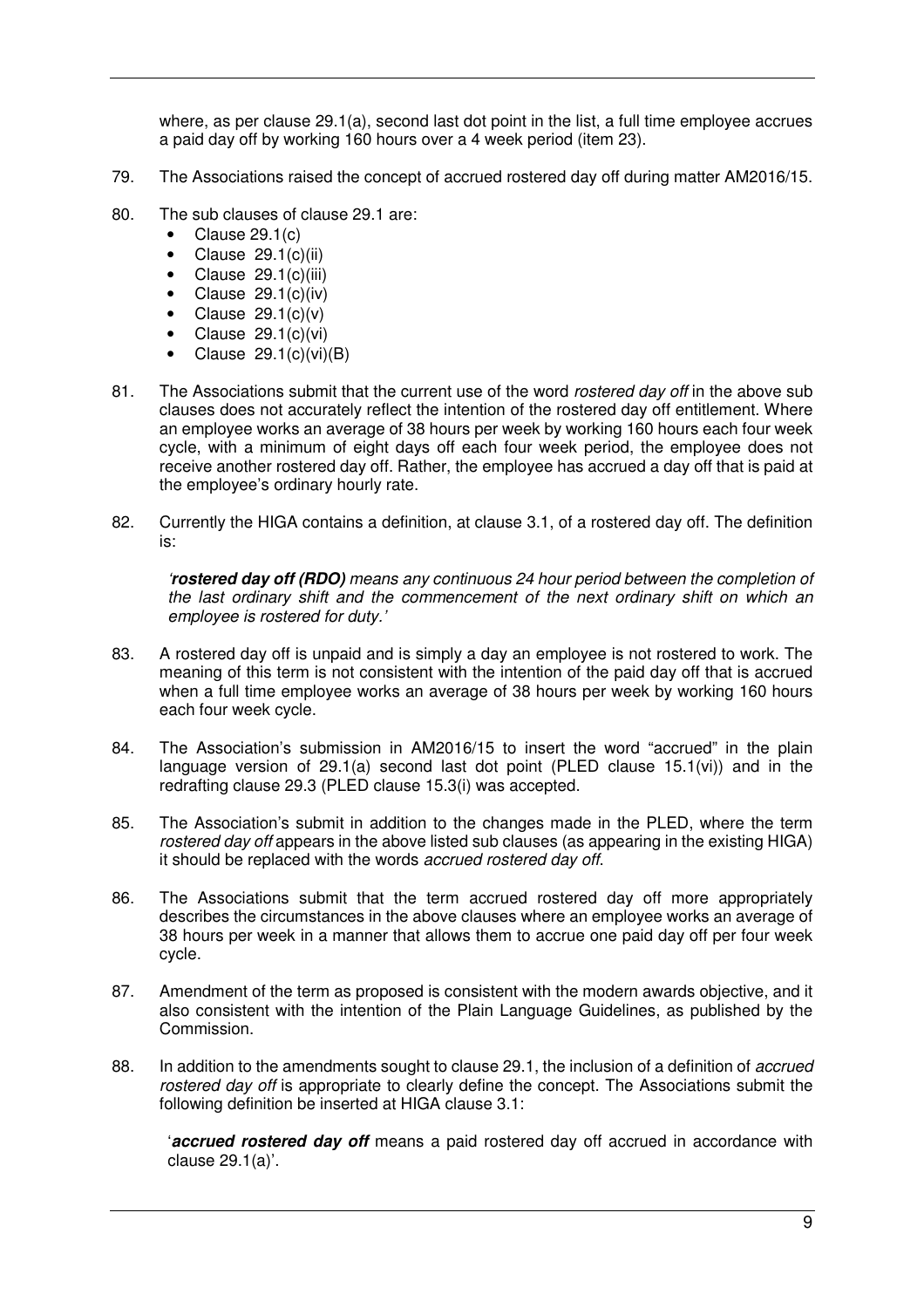## Item 7 - Competency Based Wage Progression

- 89. The Associations seek a variation to Clause 14 and Clause 20.4 of the HIGA.
- 90. Clause 20.4(a) and (b) of the HIGA regulate the minimum wages payable to apprentices.
- 91. Clause 14 regulates specific terms and conditions applicable to apprentices.
- 92. This variation relates to the employment and payment of apprentices.
- 93. The proposed variation is the introduction of competency based wage progression ("CBWP") to the HIGA.
- 94. The minimum wage payable to an apprentice is expressed as a percentage of the Standard Weekly Rate that is defined in Clause 3 – Definitions, of the HIGA, as the weekly wage for a level 4 employee.
- 95. With respect to a cooking apprenticeship, the percentage that an apprentice receives relative to the standard weekly rate increases with each year of the apprenticeship in four intervals on the anniversary of the commencement of the apprenticeship with the Employer. This is commonly referred to as a nominal term or nominal term progression.
- 96. With respect to a waiting apprenticeship, these increases relate to four six month intervals.
- 97. CBWP could be simply described as a wage progression that:

"means that upon the acquisition of the competencies associated with a particular year or stage of the apprenticeship, the apprentice is entitled to be paid the minimum wage rate associated with the next year or stage".<sup>3</sup>

- 98. While wages and employment conditions are, for the most part, regulated by modern awards, the apprenticeship system is regulated by state and territory governments.
- 99. CBWP has been a feature of apprenticeship training arrangements in various states and territories, including Queensland and Victoria.
- 100. All apprenticeships in Queensland are competency based.
- 101. CBWP was a feature of training in Queensland prior to Award Modernisation.
- 102. In its referral of its Industrial Relations powers to the Commonwealth in 2009, the Queensland government sought the preservation of CBWP arrangements for certain employers.<sup>4</sup>
- 103. The result was a complicated set of preserved arrangements that bound certain employers to pre-modern award wages and conditions of employment.
- 104. These arrangements, thought to be ongoing, were found to be no longer applicable for most affected employers as a result of the Decision of Spencer C of 12 August 2016 [2016] FWC 2832.

 $\overline{a}$ 

<sup>3</sup> *Modern Awards Review 2012—Apprentices, Trainees and Juniors* [2013] FWCFB 5411, [270].

<sup>4</sup> *Fair Work (Commonwealth Powers) and Other Provisions Act 2009* (Qld); *Fair Work (State Referral and Consequential and Other Amendments) Act 2009* (Cth); *Fair Work Amendment (State Referrals and Other Measures) Act 2009* (Cth); *Fair Work Legislation Amendment Regulations 2009 (No.2)* (Cth); *Fair Work Legislation Amendment Regulations 2009 (No.3)*  (Cth).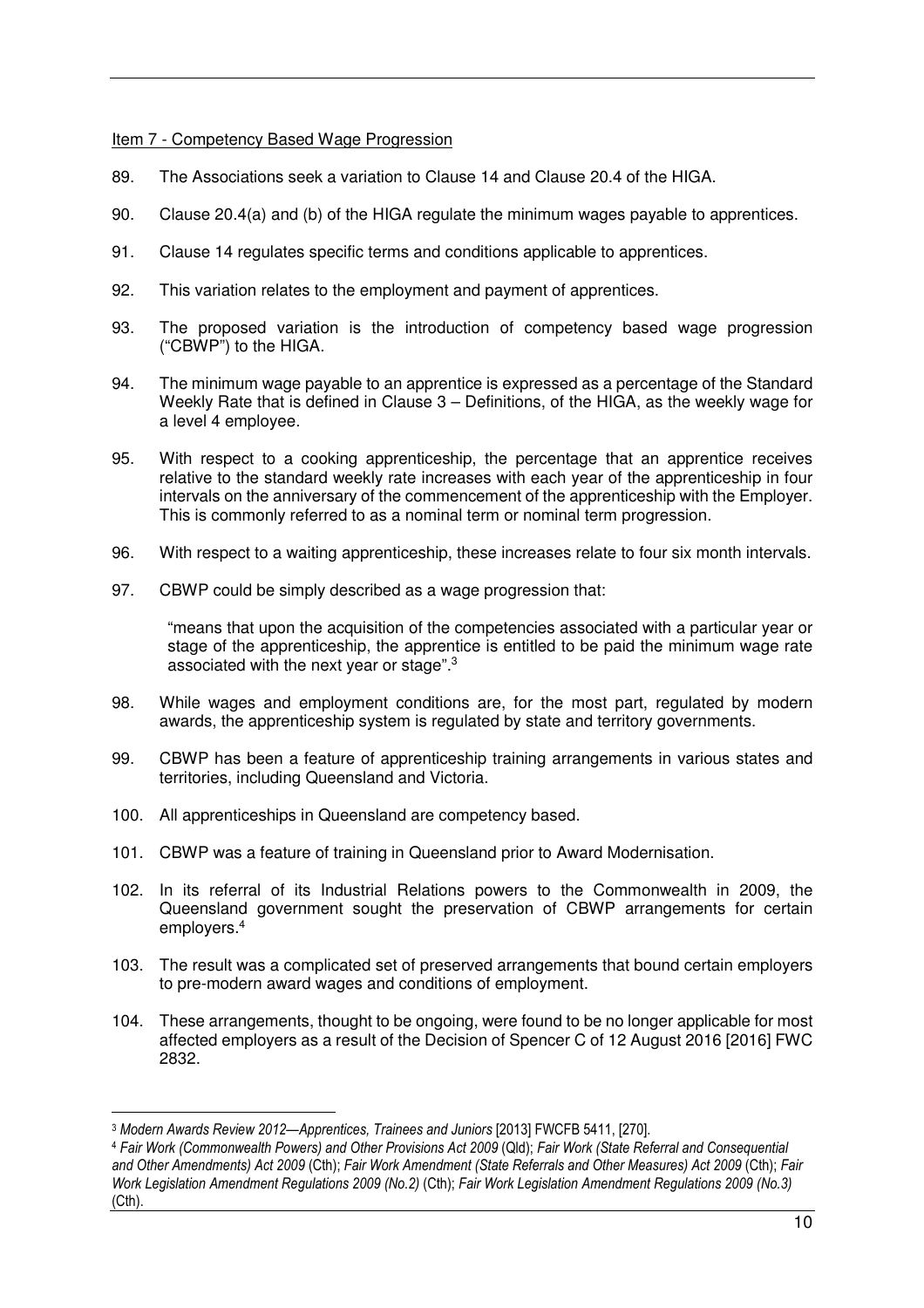- 105. This Decision was affirmed on Appeal (*Appeal by All Trades Queensland P/L against decision of Spencer C of 12 August 2016 [[2016] FWC 2832] Re: Construction, Forestry, Mining and Energy Union and Ors* [2017] FWCFB 132 (7 February 2017)).
- 106. An application to the Federal Court to continue using those preserved arrangements was also dismissed (*All Trades Queensland Pty Limited v Construction, Forestry, Mining and Energy Union* [2017] FCAFC 189).
- 107. The result is the loss of the CBWP arrangements that were the reason for the preserved arrangements being put in place.
- 108. A small subset of unincorporated Queensland employers remain bound to those preserved arrangements for apprentices and trainees.
- 109. The Associations submit that the proposed variation that allows for either CBWP or nominal term progression would address any inconsistencies between the training arrangements in a particular jurisdiction and the modern award.
- 110. The Commission has already addressed the concept of CBWP in substantial detail.
- 111. In its Decision regarding Apprentices, Trainees and Juniors in the Transitional Review of Modern Awards, <sup>5</sup> a Full Bench of the Fair Work Commission considered CBWP.
- 112. The Commission stated at Paragraph 295 that:

**[295]** *We are satisfied that it is consistent with the modern awards objective for the Commission to facilitate the introduction of CBWP for apprentices in awards where it is not already provided for. We agree with the submission of the Commonwealth that the adoption of CBWP in awards supports the modern awards objective of promoting flexible modern work practices and the efficient performance of work (s.134(1)(d) of the Act). We are also satisfied that such a provision will promote productivity in that it will facilitate a more skilled workforce (s.134(1)(f)).*<sup>6</sup>

- 113. The Associations submit that the Commission's Decision<sup>7</sup> is particularly persuasive in relation to these proceedings and the variation being sought.
- 114. The proposed variation to the HIGA is similar to the term found in the *Manufacturing and Associated Industries and Occupations Award 2010* which was the subject of a variation ([2014] FWCFB 1675) as a result of the Commission's Apprentices, Trainees and Juniors Decision in the Transitional Review of Modern Awards.<sup>8</sup>
- 115. In its decision in [2014] FWCFB 9156 (4 yearly review of modern awards Apprentice conditions (AM2014/192)), the Commission established that it was appropriate to vary modern awards subject to the Four Yearly Review in accordance with its Decision regarding Apprentices, Trainees and Juniors in the Transitional Review of Modern Awards<sup>9</sup> arising from the Transitional Review of Modern Awards.
- 116. Accordingly, the Associations submit that the proposed variation is appropriate and will promote flexible and efficient workplaces *(s.134(1)(d)* and will promote productivity *s.134(1)(f))*.

 $\overline{a}$ 

<sup>5</sup> *Modern Awards Review 2012—Apprentices, Trainees and Juniors* [2013] FWCFB 5411.

<sup>6</sup> Ibid [295].

<sup>7</sup> *Modern Awards Review 2012—Apprentices, Trainees and Juniors* [2013] FWCFB 5411.

<sup>8</sup> Ibid.

<sup>&</sup>lt;sup>9</sup> Ibid.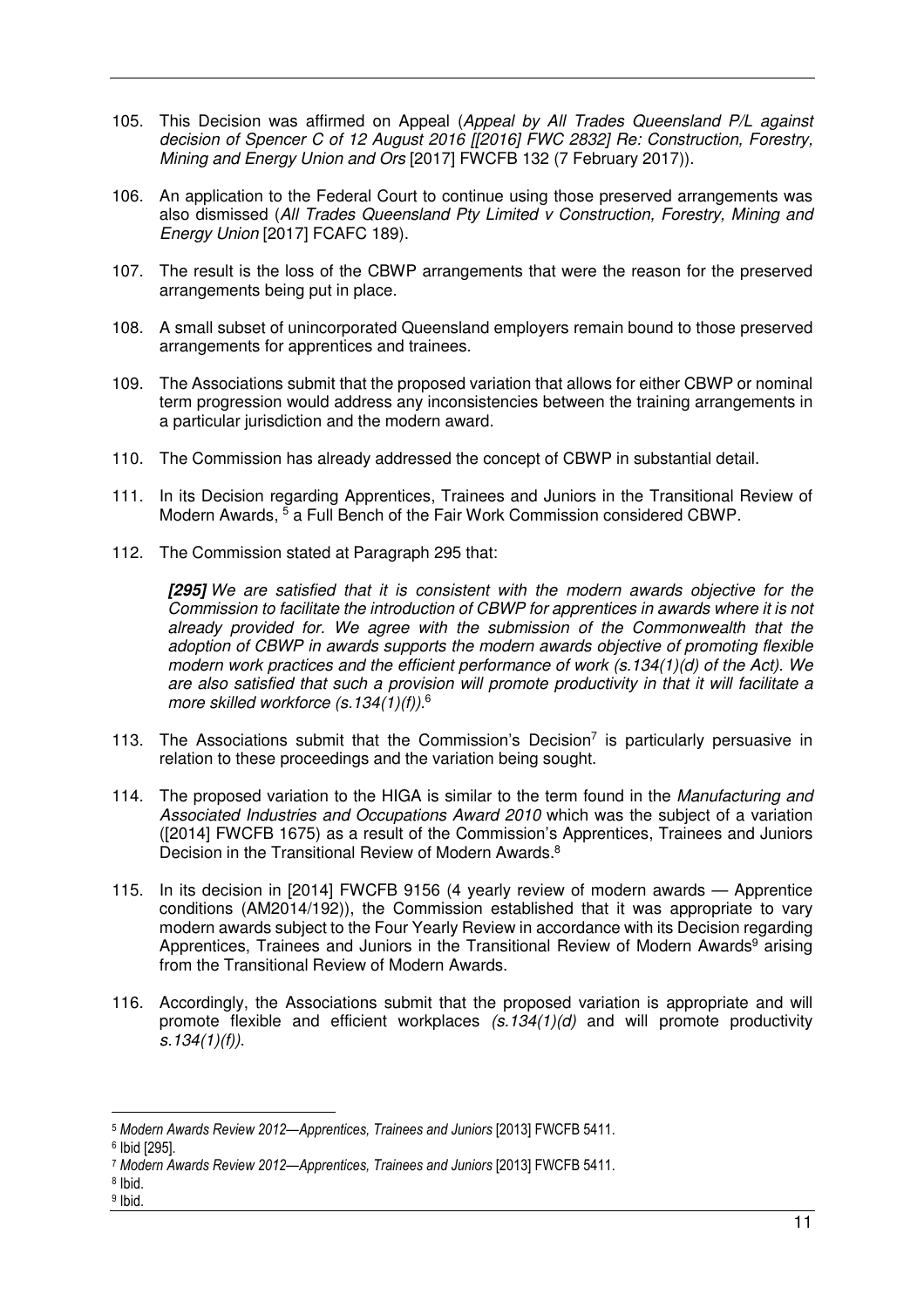#### Item 18A - Fork Lift Driver Allowance

- 117. Clause 21.2(a) of the HIGA applies as an all purposes allowance for full-time employees, while part-time employees and casual employees are paid a daily amount for a maximum of five days.
- 118. For the reasons that follow, it is the Association's view that this clause is not simple and easy to understand, when read in conjunction with other provisions in the HIGA or the proposed provisions in the PLED.
- 119. Accordingly, the Associations seek to amend clause 21.2(a) so that the fork lift driver allowance is expressed as an amount per hour that applies to all employees.

## **Full-time employees**

- 120. Clause 21.2(a) provides that a full-time fork lift driver "*must be paid an additional allowance, per week, equal to 1.5% of the standard weekly rate for all purposes*". This equates to \$12.56 per week.
- 121. The correct approach to applying an all-purpose allowance is to add the all-purpose allowance to the employee's minimum hourly rate, which results in the employee's ordinary hourly rate. It is the ordinary hourly rate which is then used for the purposes of calculating penalty and overtime rates (see clauses 20.1 and 21.2 (a) of the HIGA; see clauses 2, 26.2, 28 and 29 of the HIGA PLED).
- 122. However, there is no guidance as to how to convert the allowance of 1.5% of the standard weekly rate (currently equal to \$12.56) into an hourly amount in order to calculate the ordinary hourly rate.
- 123. It is submitted that the requirement to add an allowance expressed as weekly amount to the employee's minimum hourly rate is not simple and easy to understand.
- 124. In our view, the fork lift driver all-purpose allowance should be expressed as an *amount per hour* to be added to the minimum hourly rate. This would make the provision clearer and easier to understand, and obviate the need to undertake the additional step of converting the weekly allowance into an hourly figure. It would also remove any ambiguity as to whether the all-purpose allowance applies to hours in excess of 38 per week.
- 125. We calculate the current value of the fork lift driver allowance to be 33 cents per hour, which presents 1.5% of the standard hourly rate, which would be an appropriate method of adjustment going to forward.

## **Part-time and casual employees**

- 126. The fork lift driver allowance for part-time employees and casual employees was varied by consent on 15 August 2013 to incorporate an amount payable per day up to a maximum of five days (see *Luxury Lodges of Australia Ltd and others* [2013] FWC 5736; PR540249).
- 127. While the provision was varied by consent, the AHA accepts the effect of the variation is that it no longer truly operates as an all-purpose allowance, but rather operates as an additional allowance per day up to a maximum of five days per week.
- 128. The interaction of this provision with the provisions in the HIGA (and the HIGA PLED) which require an all-purpose allowance to be added to the employee's minimum hourly rate creates an ambiguity and results in an outcome that is not simple or easy to understand. For example, the reference to the fork lift driver allowance as an all-purpose allowance for part-time and casual employees is not an accurate description. Alternatively, if it is an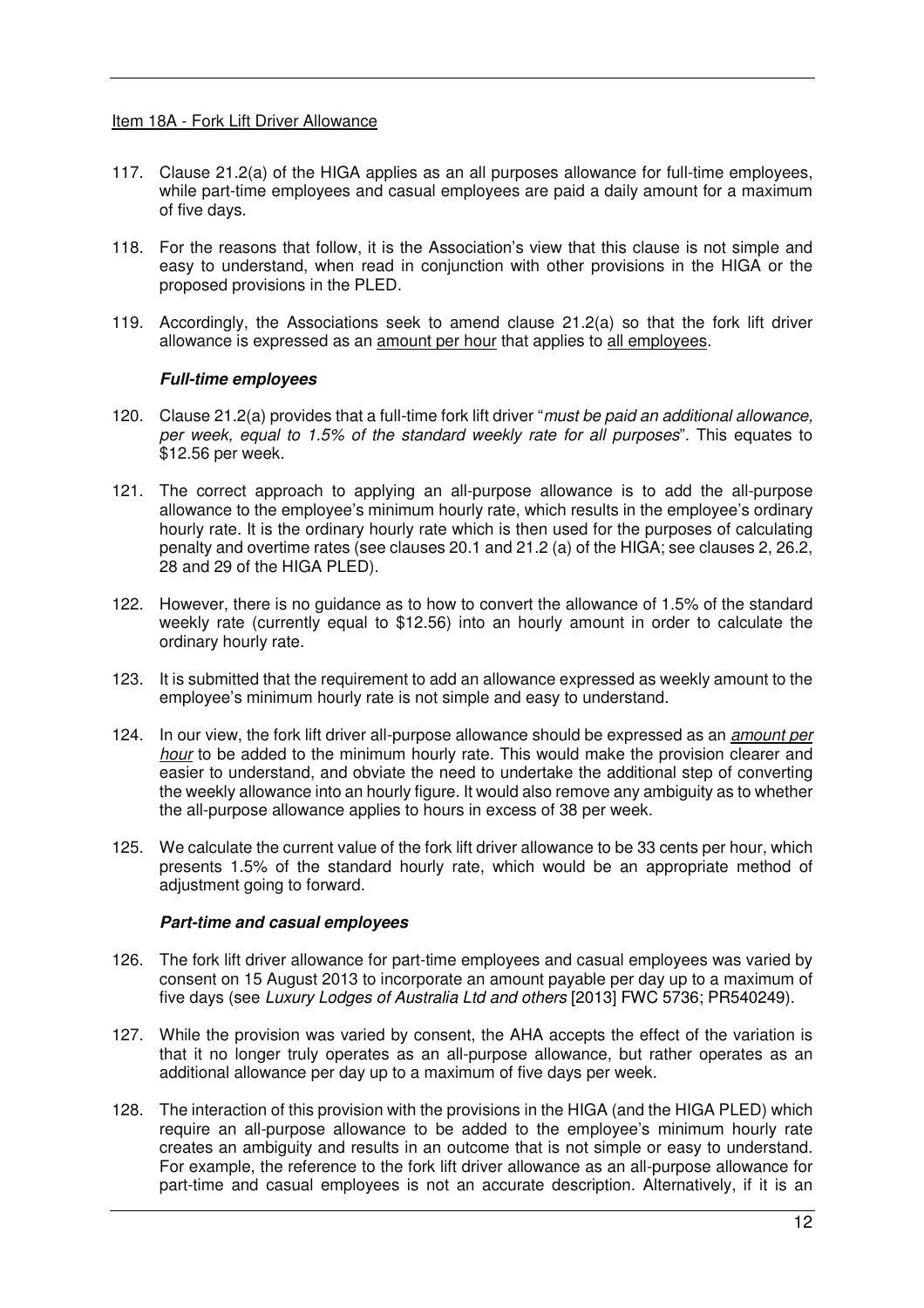accurate description, then the expression of that allowance as a daily payment, up to a maximum of five days conflicts with the provisions of the HIGA (and HIGA PLED) which require the all-purpose allowance to be added to the employee's minimum hourly rate.

- 129. Another example which creates ambiguity is how the allowance applies in circumstances where a part-time employee (working a fortnightly or four weekly roster cycle) or casual employee works a 6th day in a week.
- 130. In our view, if the fork lift driver allowance for part-time and casual employees is to be a true all-purposes allowance (consistent with the HIGA and the HIGA PLED), the allowance should be expressed as an *amount per hour* to be added to the employee's minimum hourly rate.

## Item 19 - Payment of Wages

- 131. The Associations seek a variation to clause 26 of the HIGA.
- 132. The variation sought relates to the payment of wages to full-time employees employed as per an arrangement of hours in accordance with clause 29.1(a) that averages ordinary hours of work over a period of more than one week.
- 133. Those averaging arrangements are:
	- *152 hours each four week period with a minimum of eight days off each four week period;*
	- *160 hours each four week period with a minimum of eight days off each four week period plus a rostered day off;*
- 134. The Associations have proposed, at Item 21, two additional averaging arrangements that would also represent an arrangement of hours that averaged ordinary hours of work over a period of more than one week.
- 135. The Associations seek the introduction of a new sub clause in clause 26 that would apply to a full-time employee being paid wages and working their hours in accordance with one of the mentioned averaging arrangements outlined in clause 29.1(a).
- 136. The proposed additional sub clause, clause 26.6, is as follows:

*'A full-time employee who works an average of 38 hours per week in accordance with an averaging arrangement as specified in clause 29.1(a), may be paid as if the employee worked 38 hours each week, irrespective of whether the employee worked more or less hours, provided that, subject to clause 33.4, at the end of the averaging period the employee shall receive payment for all overtime worked'.* 

137. The effect of this new sub clause would be that a relevant employee is paid the average of 38 hours per week for each week of a 4 week cycle, as demonstrated in the below example for a full-time employee:

| <b>Week</b>        | <b>Hours Worked</b> | <b>Hours Paid</b> |
|--------------------|---------------------|-------------------|
|                    | 35                  | 38                |
| ◠                  | 45                  | 38                |
| c                  | 30                  | 38                |
|                    | 42                  | 38                |
| <b>Total hours</b> | 152                 | 152               |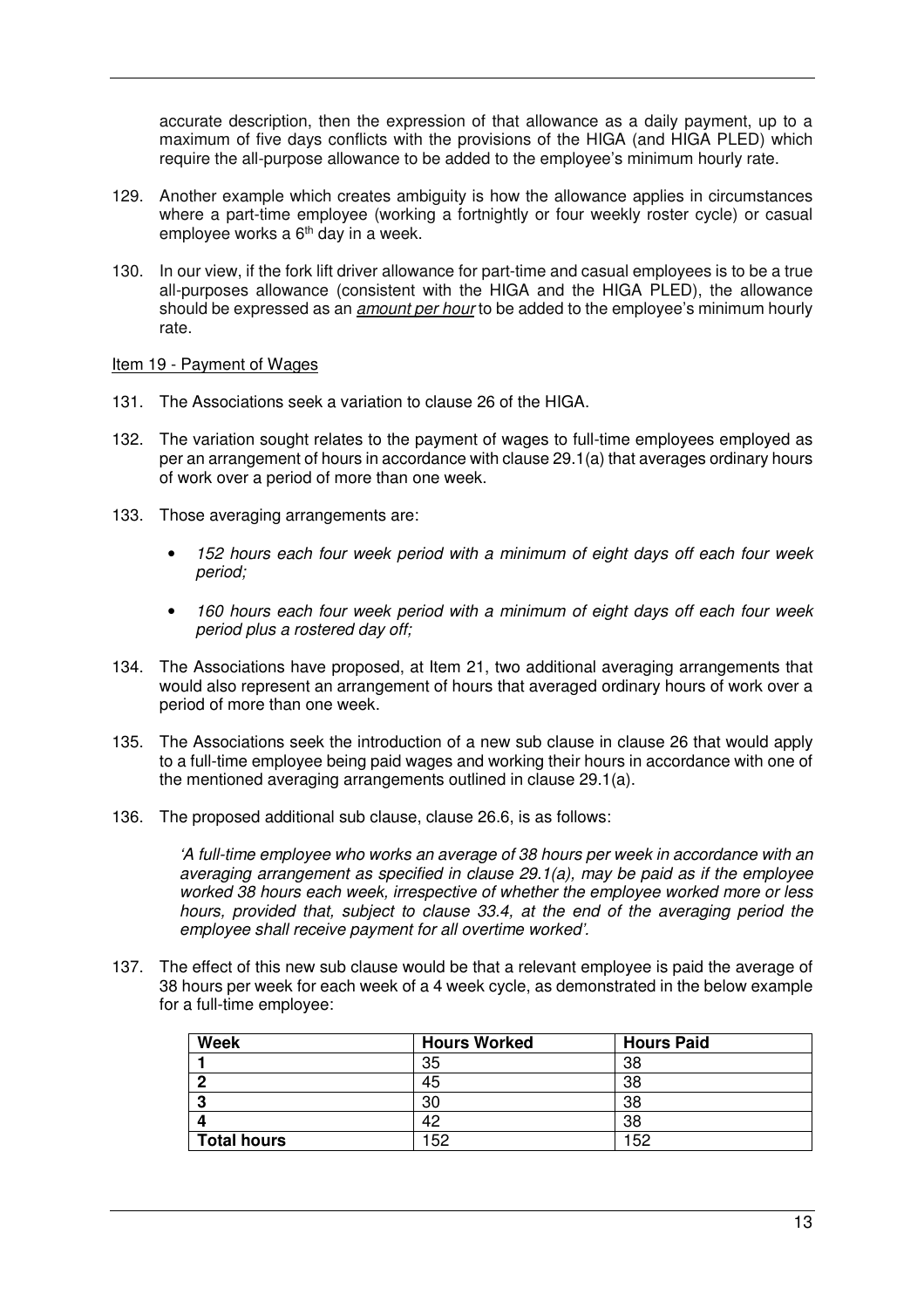138. An example for a part-time employee who has a guarantee of 20 hours per week:

| <b>Week</b>        | <b>Hours Worked</b> | <b>Hours Paid</b> |
|--------------------|---------------------|-------------------|
|                    | 25                  | 20                |
| n                  |                     | 20                |
|                    | 18                  | 20                |
|                    | ົ                   | 20                |
| <b>Total hours</b> | 80                  | 80                |

- 139. The Associations submit that new sub clause 26.6 provides clarity and simplicity of payment where an average of hours in excess of an average of one week is worked.
- 140. It is noted that clause 26 of the HIGA is subject to the Payment of Wages Common issue (AM2016/8), however the Associations submit that the variation sought is not inconsistent with the purpose and intent of the matters being considered in AM2016/8.
- 141. In its decision handed down on 1 December 2016, the Full Bench of the Fair Work Commission [2016] FWCFB 8463 (AM2016/8), proposed at Paragraph 34, a provisional model term for timing of payment of wages:

**[34]** *Our provisional 'payment of wages and other amounts' model term is as follows:* 

# **X. Payment of wages and other amounts**

# **x.1 Pay periods and pay days**

- *(a) The employer must pay each employee no later than 7 days after the end of each pay period:* 
	- *(i) the employee's wages for the pay period; and*
	- *(ii) all other amounts that are due to the employee under this award and the NES for the pay period.*
- *(b) An employee's pay period may be:* 
	- *(i) one week;*
	- *(ii) two weeks; or*
	- *(iii) subject to paragraph (e), one month.*
- *(c) The employer must notify each employee in writing of their pay day and pay period.*
- *(d) Subject to paragraph (e), the employer may change an employee's pay day or pay period after giving 4 weeks' notice in writing to the employee.*
- *(e) An employer may only change from a one week or two week pay period to a one month*  pay period by agreement with affected employees. If employees in a particular *classification were paid monthly prior to [insert date of commencement of this clause], the employer may continue to pay employees in that classification monthly without further agreement.*
- *(f) Where an employee's pay period is one month, two weeks must be paid in advance and two weeks in arrears.*

# **x.2 Method of payment**

*Payments under clause x.1(a) must be made by electronic funds transfer to the account at a bank or financial institution nominated by the employee, or by cash or cheque.* 

- 142. In its further decision handed down on 17 July 2018, the Full Bench of the Fair Work Commission [2018] FWCFB 3566 (AM2016/8) finalised the 'Payment on termination of employment' model term.
- 143. The Associations submit that the proposed variation does not detract from or contradict the model terms.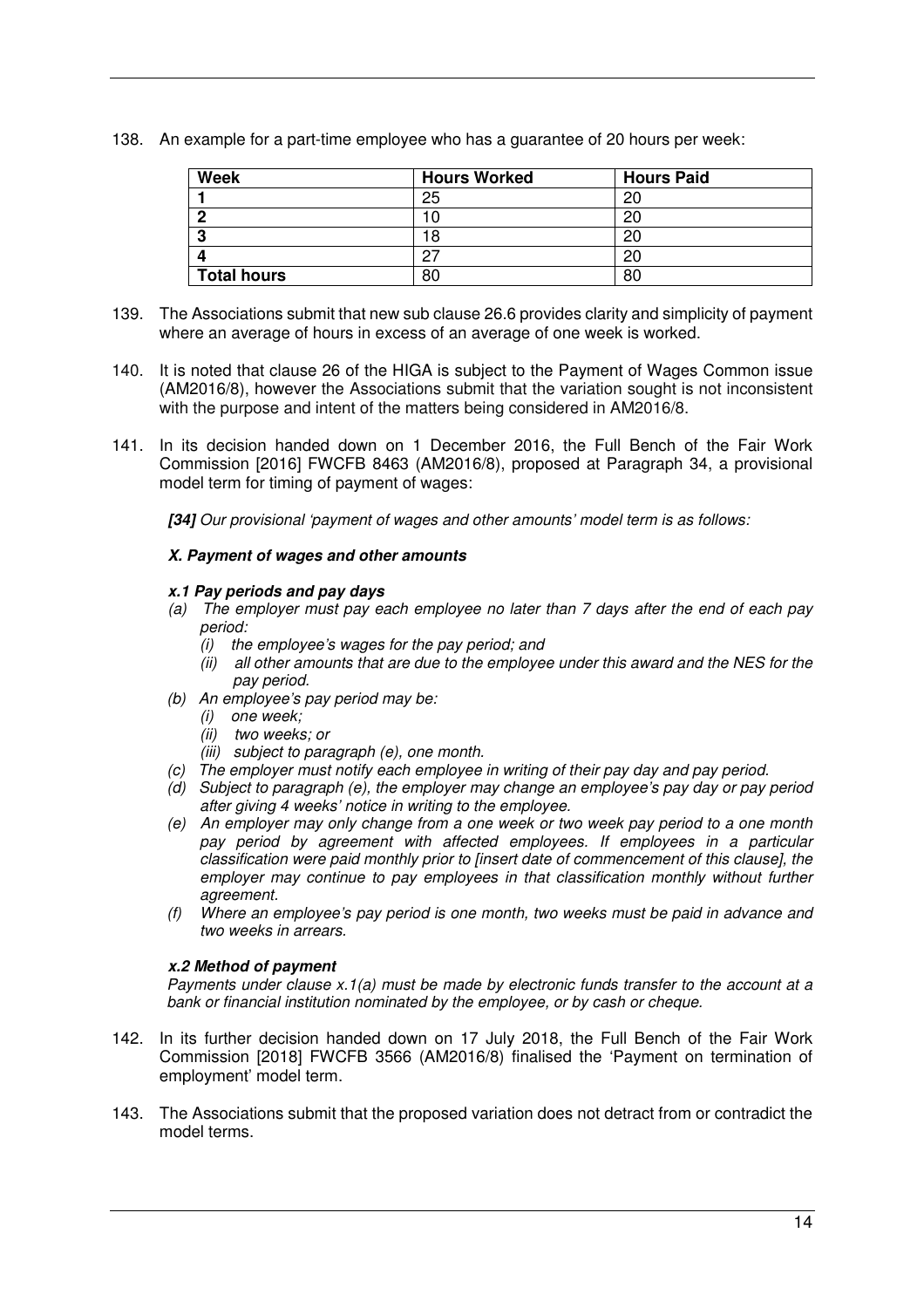144. The Commission stated at Paragraph 47 of the 1 December 2016 Decision that:

**[47]** *Our provisional view is that there would be benefit in either replacing the existing provision for payment in all modern awards with the model term (once finalised), or alternatively with a version of the model term appropriately adapted to the existing award payment arrangements. Following are two examples of how the provisional model term might possibly be adapted to existing arrangements.*

- 145. In its 1 December 2016 decision the Commission provisionally indicated that the model term does not have to be unconditionally applied to each modern award.
- 146. The Associations note that as is reflected in a summary of submissions regarding the payment of wages issue, posted on the Commission's website on 30 November 2017, most parties support the adaptation of the model clause on an award by award basis.
- 147. It is submitted that the Hospitality Industry consists of diverse working arrangements that arise as a result of hours of work that encompass late nights, weekends and periods of trade that can fluctuate due to seasonal demand.
- 148. The HIGA, through the averaging arrangements provided for in clause 29.1(a), provides for working arrangements that differ to the traditional 5 day 38 hour working week.
- 149. Accordingly, it would be appropriate, having regard for the Commission's views and the existing arrangements in the industry, for the HIGA to feature an adapted model term consisting of the variation proposed in these submissions.
- 150. The remaining issues arising from the 1 December 2016 Decision relates to accrual of wages.
- 151. In its 1 December 2016 decision the Commission addressed accrual of wages at paragraphs [123-136].
- 152. The Commission in its Statement and Directions of 19 September 2017 FWCFB [2017] 4817 sought submissions from the parties having regard for the submission of Irving and Stewart on the payment of wages model term and how wages are accrued.
- 153. The Irving and Stewart submission discusses how and when wages are accrued and seeks the introduction of the term 'accrued' into the model clause with respect to when wages are due.
- 154. In the 17 July 2018 Decision, the Full Bench stated at paragraph 66;

"**[66]** *We propose to deal with the issue of accrual of wages in the course of finalising the provisional 'Payment of wages and other amounts' model term. We will consider whether to insert 'accrued' into paragraph (a)(i) of the model term at that time."* 

- 155. Although this issue has not yet been determined, the Associations submit that the proposed variation to Clause 26 of the HIGA would not be inconsistent with the submission put forward by Irving and Stewart.
- 156. Where an employee performs their ordinary hours of work in a manner that averages hours of work over a period of more than 1 week, overtime is determined having regard for the total hours worked over that roster cycle, therefore, any overtime payment is only accrued in the final week of the roster cycle.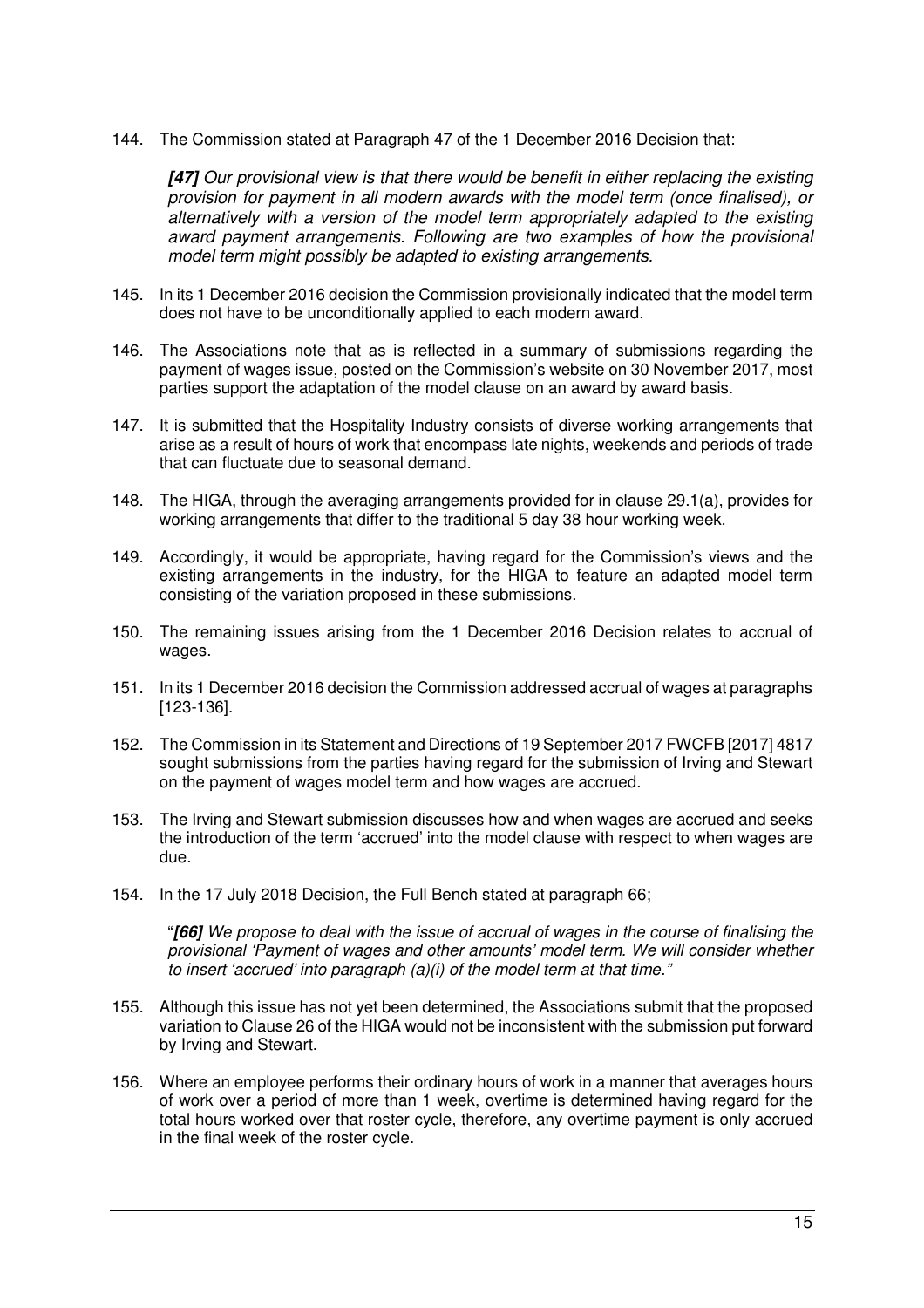- 157. Further, an agreement between an employer and employee to perform the ordinary hours of work as an averaging arrangement is an agreement to perform an average of 38 ordinary hours per week.
- 158. Accordingly, the Associations submit that an employee accrues an entitlement to payment of 38 ordinary hours each week, therefore, the Associations proposed variation that an employee be paid 38 hours per week of a roster cycle irrespective of fluctuations in the actual ordinary hours worked is consistent with the Irving and Stewart submission.
- 159. The Associations submit that the proposed variation has a benefit for the employees that it would apply to.
- 160. The proposed variation would result in a stable and consistent payment of wages each week, providing applicable employees with more certainty in relation to managing their financial commitments, and may alleviate the impact of any excessive taxation in a particular pay week.

Items 20 and 28 - Time off accrued for time worked on a Public Holiday

- 161. The Associations seek a variation to clause 27.2(c) and clause 32.2(b) of the HIGA.
- 162. The nature of the changes sought to these respective clauses are materially the same.
- 163. Clause 27.2(c) applies to employees classified as Managerial Staff (Hotels) as per the definition at Schedule D.2.9, who are in receipt of a salary that is at least the amount specified in clause 27.2(a).
- 164. Clause 27.2(c) states:

*'(c) An employee being paid according to clause 27.2(a) who works on a public holiday will be entitled to paid time off that is of equal length to the time worked on the public holiday. This time is to be taken within 28 days of accruing it.'* 

- 165. The Associations note the Annualised Salaries Common Issue [AM2016/13] proceedings before the Commission, and submit that the amendment proposed to the existing HIGA clause 27.2(c) does not materially affect the progress of the Common Issue.
- 166. Clause 32.2(b) applies to employees (other than casual employees) entitled to the payment of penalty rates in accordance with clause 32.1 and that have agreed, in accordance with clause 32.2(b), to substitute the payment of penalty rates with the entitlement provided for in accordance with clause 32.2(b).
- 167. Clause 32.2(b) states:

*'(b) Employees (other than casuals) who work on a prescribed holiday may, by agreement, perform such work at their applicable ordinary hourly rate plus 25% additional loading rather than the penalty rate prescribed in clause 32.1, provided that equivalent paid time is added to the employee's annual leave or one day instead of such public holiday will be allowed to the employee during the week in which such holiday falls. Provided that such holiday may be allowed to the employee within 28 days of such holiday falling due'.* 

- 168. The variation sought with respect to both clause 27.2(c) and clause 32.2(b) relate to the 28 day period in which the time worked on a public holiday to be taken as time off.
- 169. The Associations submit is that the words 'or at other such time as agreed by the employer and the employee' be added to clause 27.2(c) and 32.2(b) in relation to the 28 day period.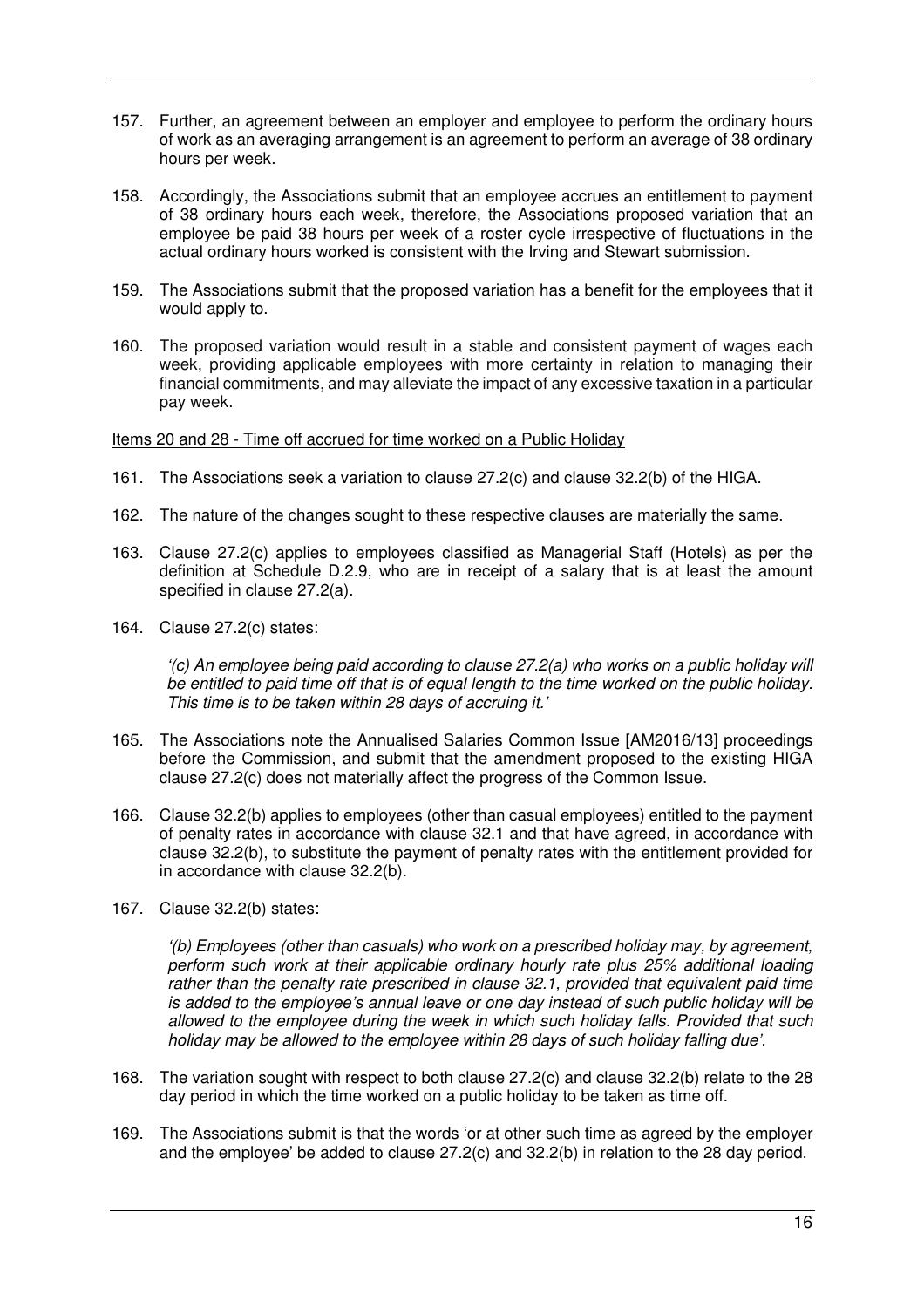170. Clause 27.2(c) would, upon variation, read as:

*'(c) An employee being paid according to clause 27.2(a) who works on a public holiday will be entitled to paid time off that is of equal length to the time worked on the public holiday. This time is to be taken within 28 days of accruing it, or at other such time as agreed by the employer and the employee.'* 

171. Clause 32.2(b) would, upon variation, read as:

*'(b) Employees (other than casuals) who work on a prescribed holiday may, by agreement, perform such work at their applicable ordinary hourly rate plus 25% additional loading rather than the penalty rate prescribed in clause 32.1, provided that equivalent paid time is added to the employee's annual leave or one day instead of such public holiday will be allowed to the employee during the week in which such holiday falls. Provided that such holiday may be allowed to the employee within 28 days of such holiday falling due, or at other such time as agreed by the employer and the employee '.* 

- 172. The Associations submit that the effect of the amendments to clauses 27.2(c) and 32.2(b) is to allow an employee who has accrued paid time off to agree with their employee to take that time off at a time beyond the 28 day timeframe.
- 173. The Associations submit that operationally, the existing 28 day timeframe can be impractical as it may not be possible for time off to be taken, for example, during busy work periods.
- 174. The Associations also submit that the current 28 day timeframe may also be impractical for employees who would rather take the time off in conjunction with a planned period of leave that is beyond the 28 day period immediately after accruing the paid time off.
- 175. For example, some States and Territories prescribe four public holidays each year in the period between Good Friday and Easter Monday.
- 176. This is often followed by a prescribed public holiday on 25 April (Anzac Day) and in some states and/or territories, a prescribed public holiday in early May (labour or May day).
- 177. For example, in 2019 Anzac Day will fall three days after Easter Monday.
- 178. Where an employee works on a number of these public holidays, this cluster of public holidays can make it difficult for employers to meet its ongoing operational requirements while complying with the 28 day period, and providing an employee with his or her normal rostered days off.
- 179. The Associations submit that the variation provides additional flexibility for both employers and employees, and would enable this accrued paid time to be taken at a later time if that later time was more suitable.
- 180. It is also submitted that by making the extension beyond the 28 day period contingent on mutual agreement, the employee is not disadvantaged by the variation.
- 181. An employee would retain the right to be provided with that paid time off within the 28 day period.
- 182. Accordingly, the Associations submit that the proposed variations meet the modern awards objective, specifically, Section 134 1(d).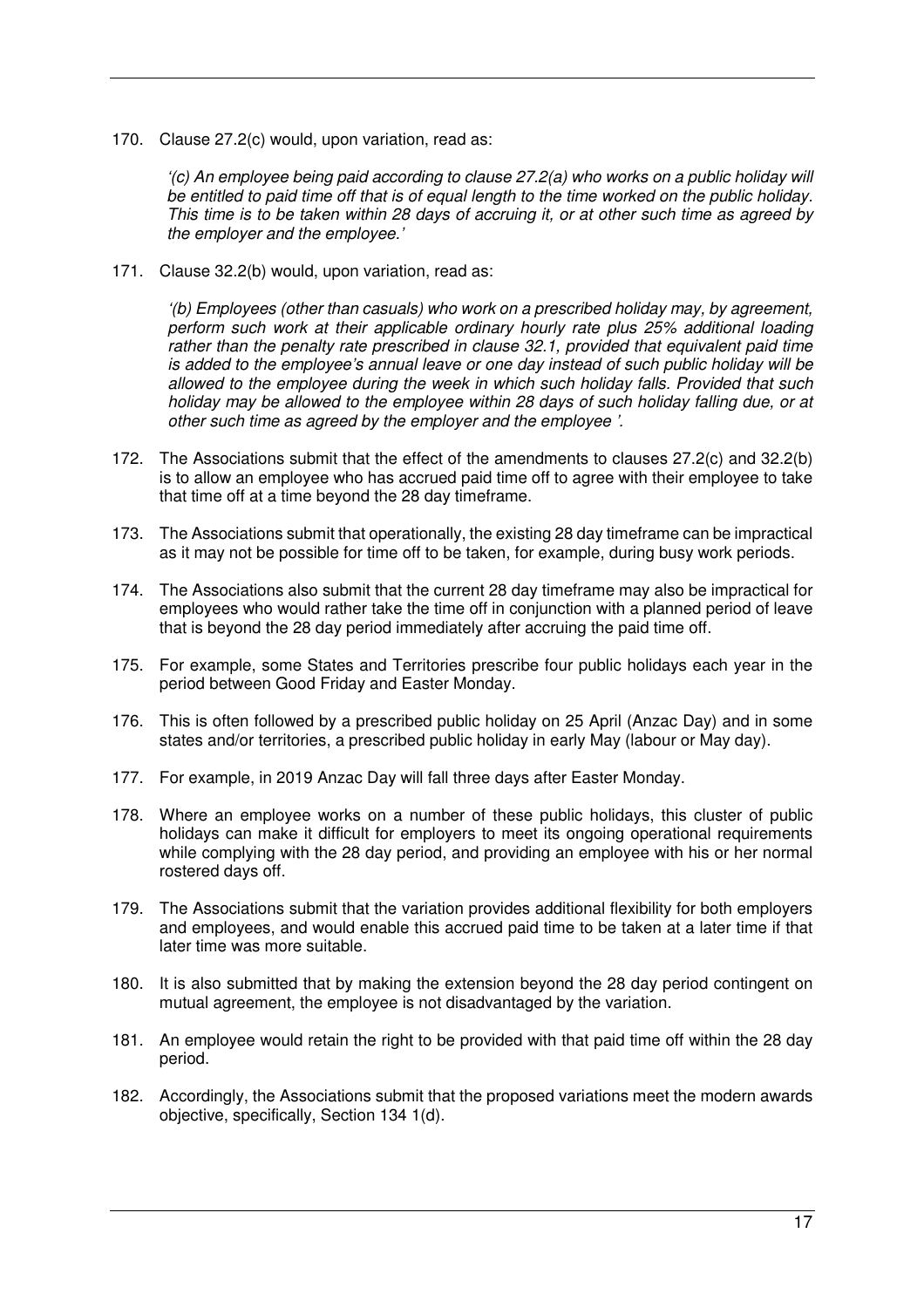## Item 21 - Averaging Hours of Work

- 183. The Associations seek a variation to clause 29.1(a) of the HIGA.
- 184. Clause 29.1(a) provides for the different ways in which the average of 38 ordinary hours per week can be performed by a full-time employee.
- 185. Clause 29.1(a) states:

## **'29.1 Full-time employees**

- **(a)** *The average of 38 hours per week is to be worked in one of the following ways:* 
	- *a 19 day month, of eight hours per day;*
	- *four days of eight hours and one day of six hours;*
	- *four days of nine and a half hours per day;*
	- *five days of seven hours and 36 minutes per day;*
	- *152 hours each four week period with a minimum of eight days off each four week period;*
	- *160 hours each four week period with a minimum of eight days off each four week period plus a rostered day off;*
	- *any combination of the above'.*
- 186. The variation sought by the Associations is to include two additional ways in which an average of 38 hours per week can be worked.
- 187. The first additional averaging way is:
	- *76 hours over a two week period;*
- 188. It is submitted that an averaging arrangement of this nature is permitted by section 63(1) of the FW Act, and is consistent with section 134(1)(d) of the modern awards objective.
- 189. The HIGA allows employers to pay employees on a fortnightly basis at clause 26.2, and rostering practices to enable a full time employee to average their hours over a two week period complements this fortnightly payment basis.
- 190. The Associations submit that many hospitality employers use a fortnightly pay cycle.
- 191. The Associations submit that this arrangement simply creates an option between the arrangements currently available that average hours of a four week cycle and those that provide for the performance of work over a single week.
- 192. The introduction of this arrangement has no impact on other entitlements or protections available to an employee in accordance with the HIGA nor does it have an impact on the HIGA meeting the modern awards objective, specifically s.134 (1) (da).
- 193. The second additional averaging way sought is:
	- *by averaging the hours worked over a 26 week period;*
- 194. Many hospitality employers operate within the Tourism industry either solely, or in addition to, the corporate and leisure markets.
- 195. For hospitality employers reliant on international and domestic tourism, such as hospitality operators located in regional or semi regional areas, hours of work can fluctuate significantly over the course of a day, week, and a season.
- 196. This results in periods of substantially increased trade and periods of substantially reduced trade.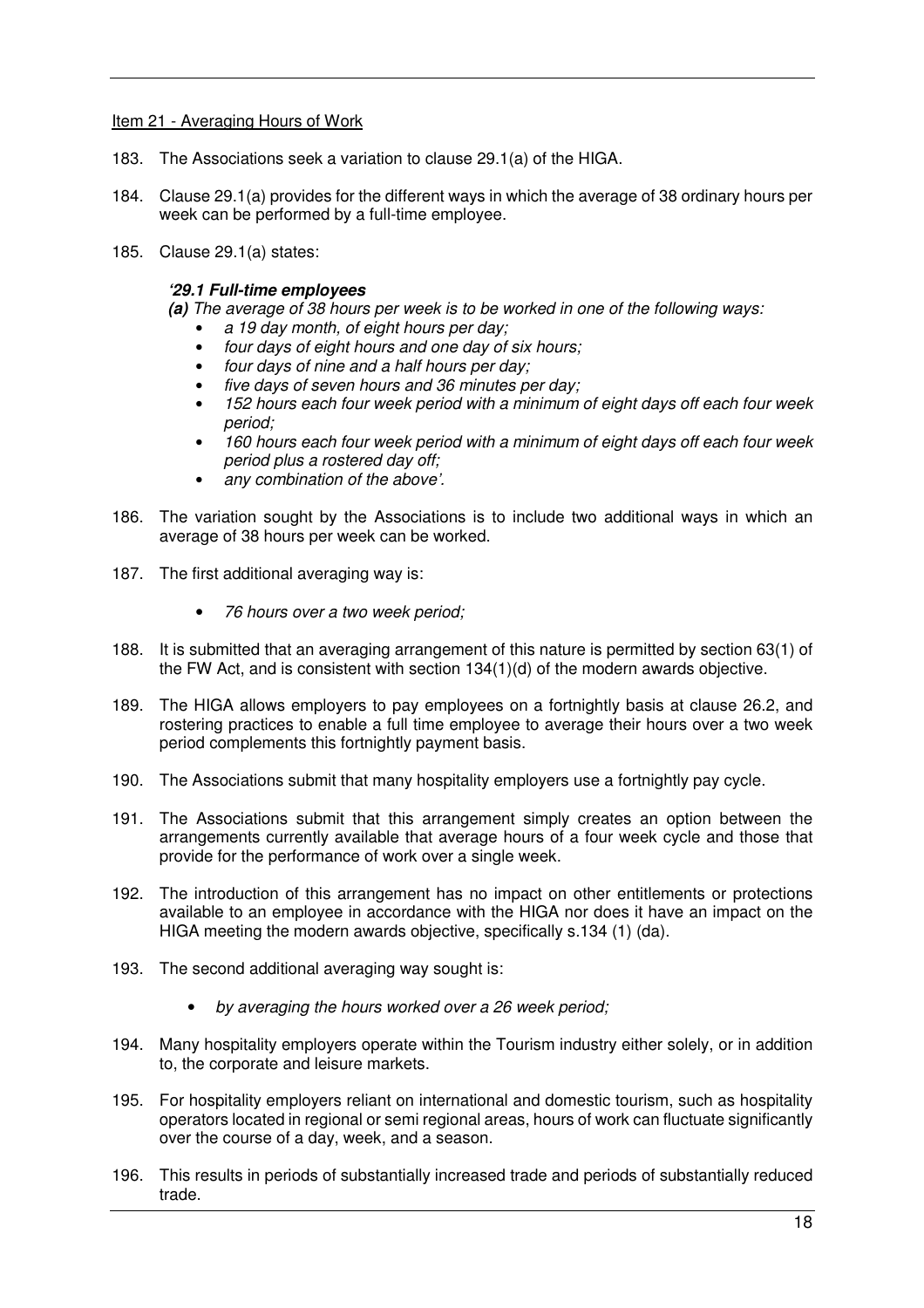- 197. Substantial fluctuations in trade will influence in increased or decreased demands on labour.
- 198. The Associations believe that it is appropriate for the HIGA to feature an averaging arrangement that is greater than the current maximum of 4 weeks, and submits that the FW Act at section 63(1) enables a modern award to contain averaging of hours terms, and further, as per section 64(1) effectively restricts an averaging mechanism to 26 weeks in duration.
- 199. A copy of section 63 is below:
	- *63 Modern awards and enterprise agreements may provide for averaging of hours of work*
	- *(1) A modern award or enterprise agreement may include terms providing for the averaging of hours of work over a specified period. The average weekly hours over the period must not exceed:* 
		- *(a) for a full-time employee—38 hours; or*
		- *(b) for an employee who is not a full-time employee—the lesser of:* 
			- *(i) 38 hours; and*
			- *(ii) the employee's ordinary hours of work in a week.*
	- *(2) The terms of a modern award or enterprise agreement may provide for average weekly hours that exceed the hours referred to in paragraph (1)(a) or (b) if the excess hours are reasonable for the purposes of subsection 62(1).* 
		- *Note: Hours in excess of the hours referred to in paragraph (1)(a) or (b) that are worked in a week in accordance with averaging terms in a modern award or enterprise agreement (whether the terms comply with subsection (1) or (2)) will be treated as additional hours for the purposes of section 62. The averaging terms will be relevant in determining whether the additional hours are reasonable (see paragraph 62(3)(i)).*
- 200. With regard to 63(1), the Associations propose to insert a 26 week averaging period is not inconsistent with this section, as the Associations are not seeking to vary the average to be any greater than 38 hours per week for a full-time employee.
- 201. The FW Act at section 64 provides for the averaging of hours of work for award/agreement free employees may be for a period that does not exceed 26 weeks:

# *64 Averaging of hours of work for award/agreement free employees*

- *(1) An employer and an award/agreement free employee may agree in writing to an averaging arrangement under which hours of work over a specified period of not more than 26 weeks are averaged. The average weekly hours over the specified period must not exceed:* 
	- *(a) for a full-time employee—38 hours; or*
	- *(b) for an employee who is not a full-time employee—the lesser of:* 
		- *(i) 38 hours; and*
		- *(ii) the employee's ordinary hours of work in a week.*
- *(2) The agreed averaging arrangement may provide for average weekly hours that exceed the hours referred to in paragraph (1)(a) or (b) if the excess hours are reasonable for the purposes of subsection 62(1).* 
	- *Note: Hours in excess of the hours referred to in paragraph (1)(a) or (b) that are worked in a week in accordance with an agreed averaging arrangement (whether the arrangement complies with subsection (1) or (2)) will be treated as additional hours for the purposes of section 62. The averaging arrangement will be relevant in determining whether the additional hours are reasonable (see paragraph 62(3)(i)).*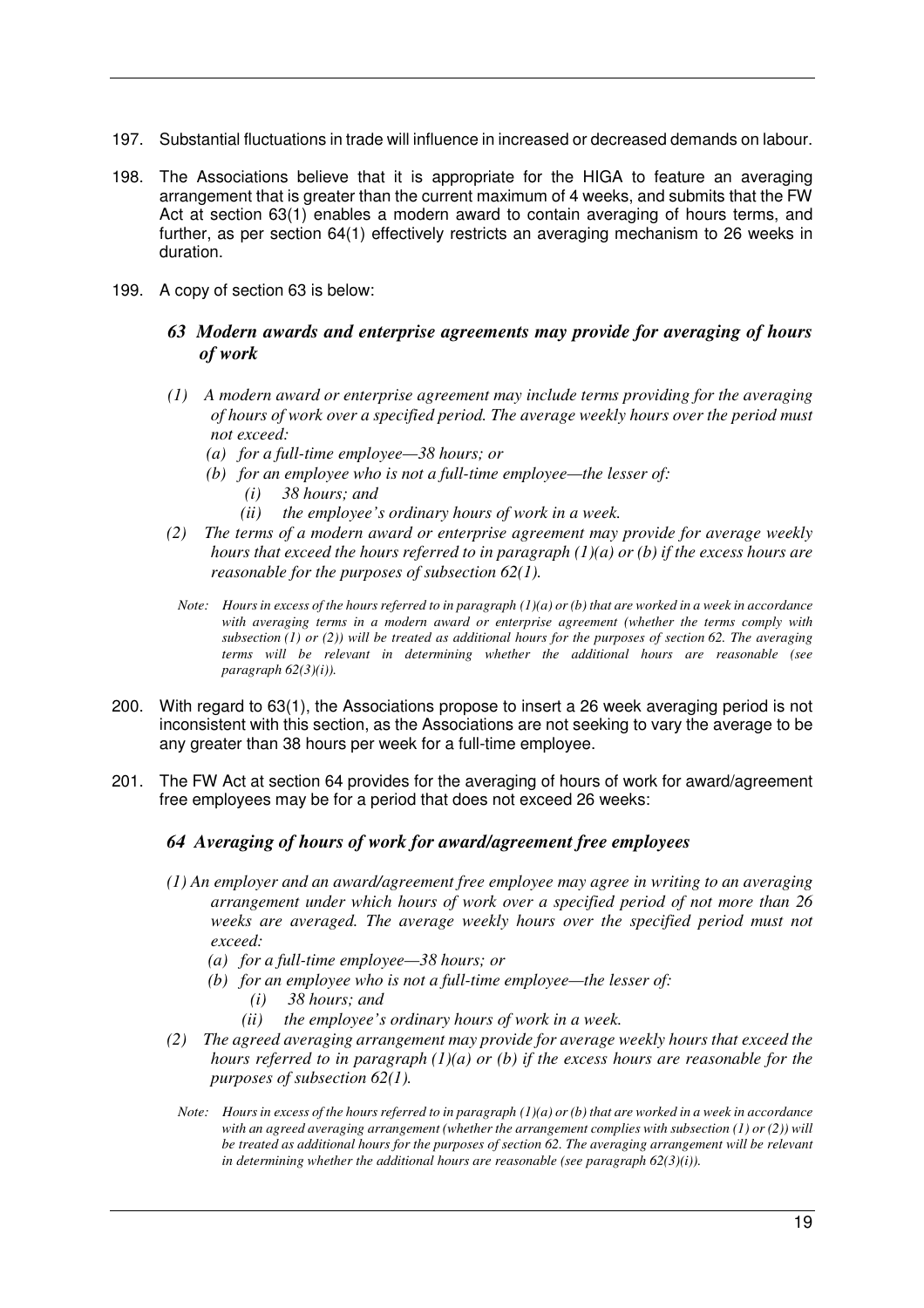- 202. Read together, the Associations submit that an averaging period of 26 weeks is permitted by section 64(1), and, via section 63(1), can be an averaging mechanism in the HIGA.
- 203. The Associations submit that averaging periods of greater than four weeks are already characteristics of several modern awards due to the circumstances of the businesses covered by each award.
- 204. It would be appropriate for an averaging mechanism in excess of four weeks to be inserted in the HIGA due to the unique circumstances of hospitality employers whose workload demands are driven by external forces such as tourism.

Item 27 - Minimum Payment on Public Holidays

- 205. The Associations seek a variation to clause 32.2(a) of the HIGA.
- 206. Clause 32.2(a) states:

*'(a) An employee other than a casual working on a public holiday will be paid for a minimum of four hours' work. A casual employee working on a public holiday will be paid for a minimum of two hours' work'.* 

- 207. Clause 32.2(a) proscribes a minimum number of hours for payment in relation to work performed on a public holiday. Further, an employee is entitled to the minimum number of hours payment specified in clause 32.2(a) even where they do not work those minimum hours.
- 208. Clause 32.2(a) does not state that the payment must be either four hours' (for permanent employees) or two hours' (for casual employees) at the applicable public holiday hourly rate.
- 209. The Associations submit that where an employee performs work immediately prior to a public holiday and continues to work on the actual public holiday, or performs work immediately after a public holiday after having started work on the actual public holiday, the work performed on the non-public holiday is counted toward the minimum number of hours for payment.
- 210. For example, an employee commences work at 10pm on Thursday, 25 January 2018. The following day is Australia Day; a public holiday, and the employee works until 2am on 26 January. The employee will receive four hours payment for work performed, with only two of the hours paid at the applicable public holiday rate.
- 211. The Associations seek to vary clause 32.2(a) to provide clarity on the operation of this clause.
- 212. The Associations propose that clause 32.2(a) be deleted and the following be inserted: *'An employee other than a casual working on a public holiday will be paid for a minimum of four hours' work. A casual employee working on a public holiday will be paid for a minimum of two hours' work. Hours of work performed on the day immediately before or immediately after a public holiday and that form part of one continuous shift are counted as part of the employee's minimum payment'.*
- 213. It is submitted that by clarifying the operation of clause 32.2(a), the proposed variation makes this clause more efficient and effective.
- 214. Accordingly, the Associations submit that the proposed variation meets the modern awards objective having regard to section 134.1(g).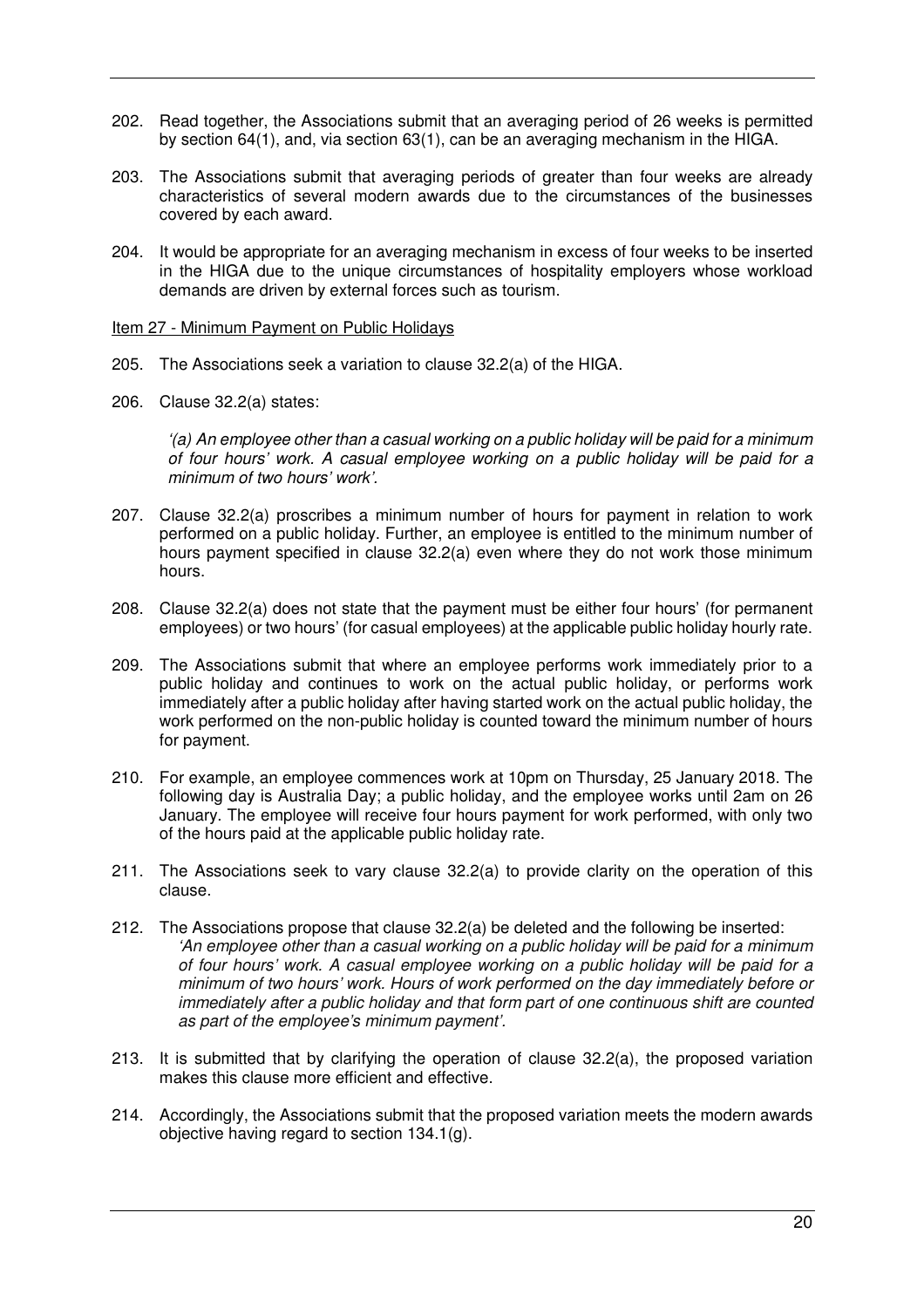Item 34 - Public Holidays falling on Rostered Days Off

- 215. The Associations note that the content of clause 37.1 (b) is replicated at clause 34.3 (a) of the *Registered and Licensed Clubs Award 2010.*
- 216. The Associations also note that Clubs Australia Industrial have applied to remove this provision as part of the Public Holidays Common Issue (AM2014/301)..
- 217. The Associations support the removal of clause 37.1(b) from the HIGA or any composite modern award that might arise from AM2017/39.

#### Item 36A – Deductions for the Provision of Meals

 $\overline{a}$ 

- 218. Clause 39 of the HIGA permits an employer to deduct an amount of money from an employee's wages for the provision of accommodation, meals or both.
- 219. While the amount an employer can deduct may differ depending upon the nature of the service provided, and whether or not the employee is paid adult or junior rates, the amount that can be deducted for the provision of a meal is the same for all employees.
- 220. It is the Associations' view that the amount that may be deducted for the provision of a meal is \$8.37 per meal, subject to the qualifications in clause 39.4 of the HIGA.
- 221. However, the tables in clause 39.2 and 39.3 of the HIGA place the amount of \$8.37 under a heading "*Deduction \$ per week*". The Associations submits this is an error and that the deduction for a meal should read \$8.37 per meal.
- 222. In support of this view the Associations provide the following historical overview.
- 223. Clause 35.2 of the *Hotels, Resorts and Hospitality Industry Award 1995* (Print M2100) contained the following table:

| <b>Service Provided</b>          | Deduction     |
|----------------------------------|---------------|
| 1. Single room and 3 meals a day | \$119.30/week |
| 2. Shared room and 3 meals a day | \$118.70/week |
| 3. Single room only; no meals    | \$114.70/week |
| 4. Shared room only; no meals    | \$113.90/week |
| 5. A meal                        | \$4.34/meal   |

#### (emphasis added)

- 224. That provision was replicated in *The Hospitality Industry Accommodation, Hotels, Resorts and Gaming Award 1998 (*"the 1998 Award"), with the deductible amounts remaining unchanged until an application was made by the Australian Hotels Association in 2004 ("the 2004 Application").
- 225. The 2004 Application was determined by consent order of the Australian Industrial Relations Commission ("the AIRC") on 31 August 2004 (see PR949495)<sup>10</sup> which varied the 1998 Award to update the deductible amounts, as well as incorporate a mechanism to ensure the amounts were automatically adjusted as part of the annual safety net wage reviews.
- 226. The rationale for the automatic adjustment mechanism was explained in the proceedings before the AIRC, which made it clear the deductible amount for a meal was 1% of the trade rate (see *Matter C2004/4556 Transcript dated 31 August 2004* at PN30-PN38).

<sup>10</sup> AIRC Print P913, 31 August 2004 (The Hospitality Industry – Accommodation, Hotels, Resorts and Gaming Award 1998 – Consent Order).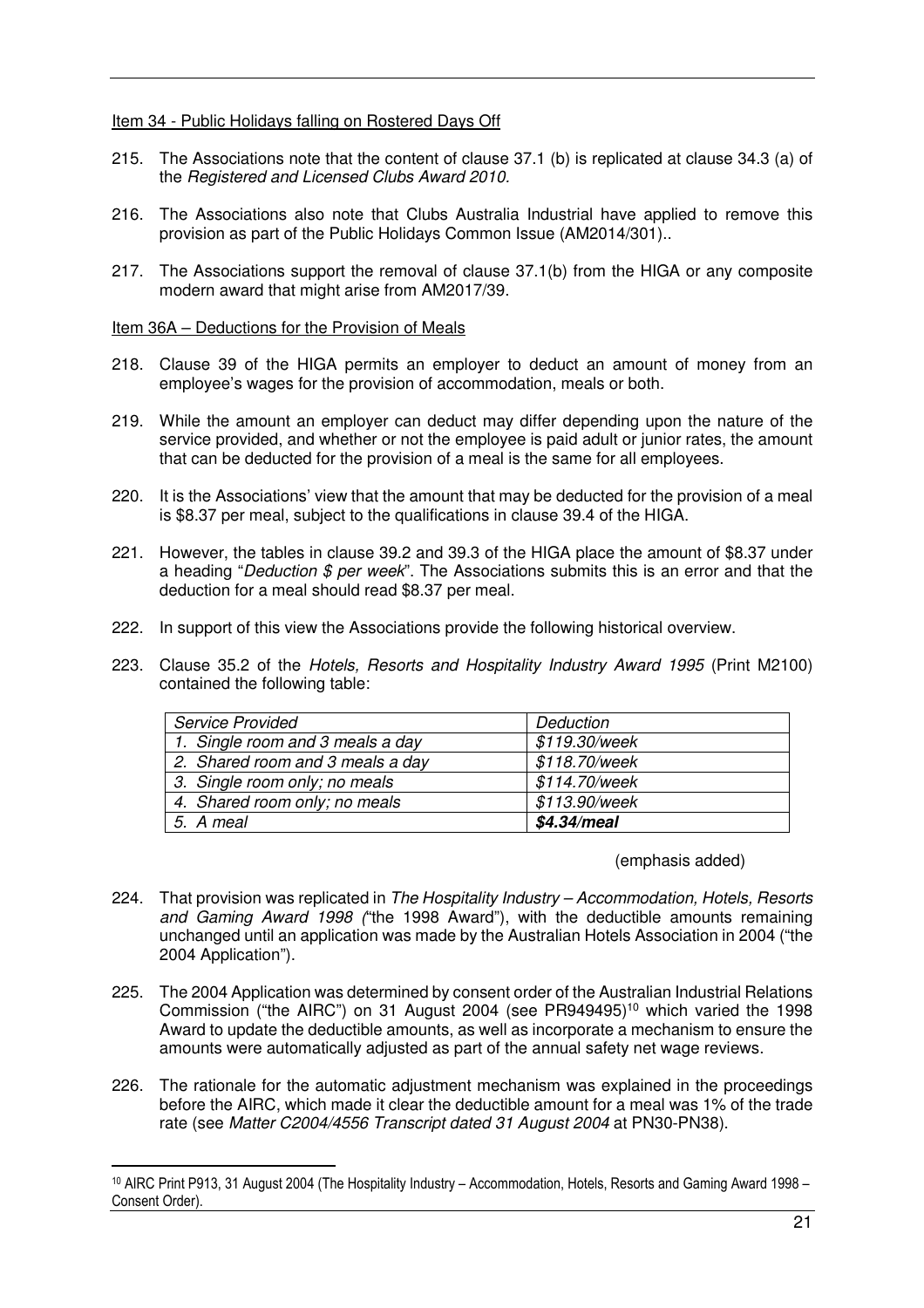- 227. The Associations submit that during the Award Modernisation process, the reproduction of clause 35.2 from the 1998 Award into the HIGA resulted with the current concern of the Associations, being the reformatting of the service provided and deductions table and removal of '/meal' after the deductable amount for a meal.
- 228. The reproduction error is displayed below:

|    | The 1998 Award                        |                  | <b>HIGA</b>                                         |
|----|---------------------------------------|------------------|-----------------------------------------------------|
|    | <b>Service Provided</b>               | <b>Deduction</b> | <b>Service Provided</b><br>Deduction \$<br>per week |
|    | 1. Single room and 3<br>meals per day | \$140.30/week    | 1. Single room and 3<br>209.35<br>meals per day     |
|    | 2. Shared room and 3<br>meals a day   | \$136.70/week    | 2. Shared room and 3<br>204.12<br>meals a day       |
| 3. | Single room only; no<br>meals         | \$133.30/week    | 3. Single room only; no<br>198.88<br>meals          |
| 4. | Shared room only; no<br>meals         | \$129.80/week    | 4. Shared room only; no<br>193.65<br>meals          |
| 5. | A meal                                | \$5.60/meal      | 8.37<br>A meal<br>5.                                |

- 229. As can be noted from the above table, specific reference to a deduction in the 1998 Award was per week or per meal. The HIGA changed the specific reference to a general deduction per week heading in the table at clause 39.2.
- 230. At the time the HIGA was made, there were no submissions from any parties to vary the application of the meal deduction, and it appears the change in the reference from per meal to per week arose from a drafting error.
- 231. The Associations submit this error be rectified for clarity within the HIGA to ensure this provision is simple and easy to understand and apply, consistent with the modern awards objective.
- 232. The Associations seek to vary clause 39.2 by deleting the table and replacing it with the below table:

| <b>Service Provided</b>          | <b>Deduction</b><br>\$ per week |
|----------------------------------|---------------------------------|
| 1. Single room and 3 meals a day | 209.35 per week                 |
| 2. Shared room and 3 meals a day | 204.12 per week                 |
| 3. Single room only; no meals    | 198.88 per week                 |
| 4. Shared room only; no meals    | 193.65 per week                 |
| 5. A meal                        | 8.37 per meal                   |

Item 38 - Classification Definitions

- 233. The Associations seek a variation to classification definition applicable for a Food and Beverage Attendant Grade 2 ("F&B2") at Schedule D.2.1.
- 234. The Associations seek the insertion of the words "*taking reservations, greeting and seating guests*" as a new dot point duty for a position classified as F&B2.
- 235. This duty is currently in the Food and Beverage attendant grade 3 ("F&B3") classification, and the Associations do not make any submissions to vary this classification.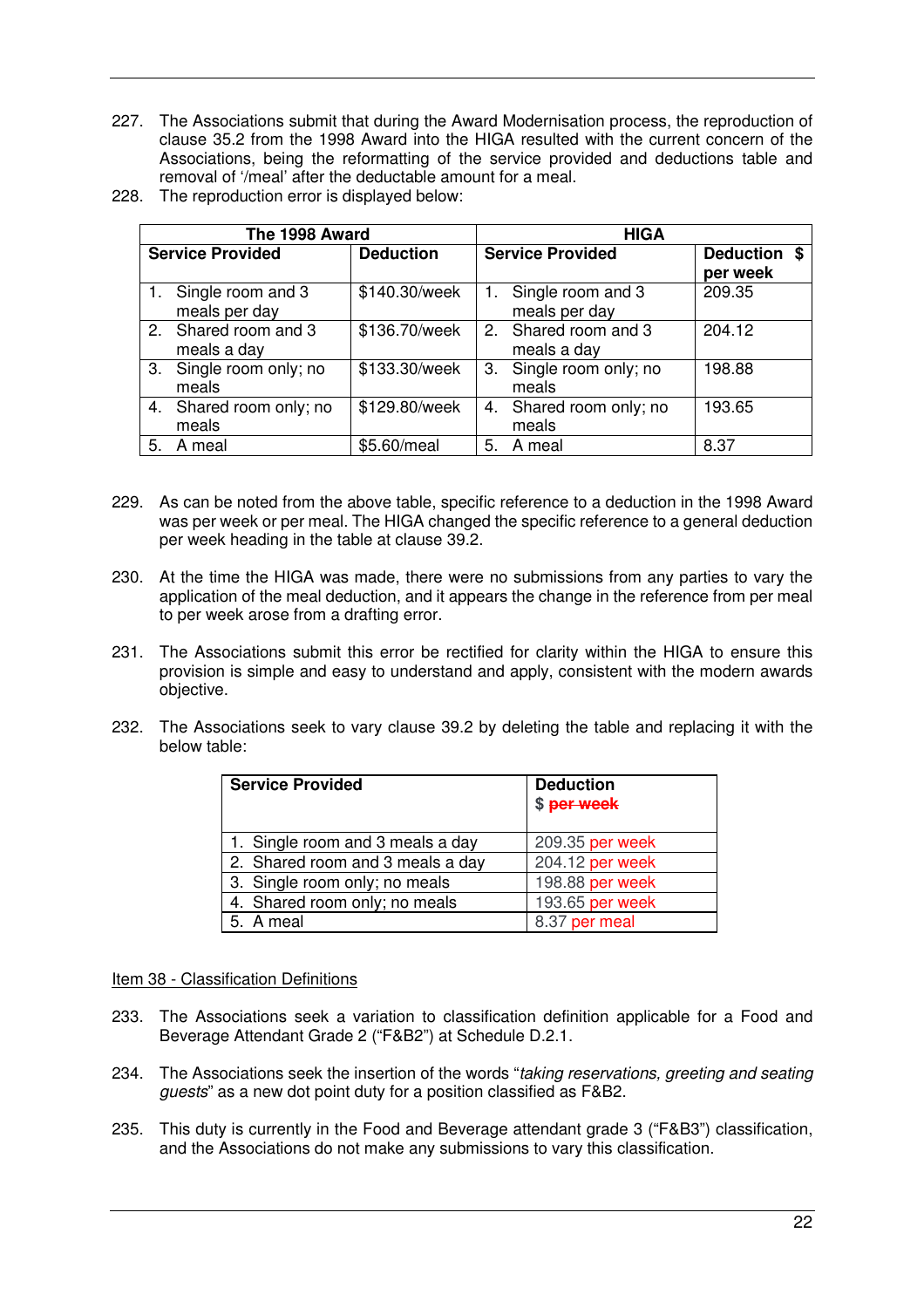- 236. The inclusion of this duty in F&B2 is viewed as appropriate inclusion as the duty of "*taking reservations, greeting and seating guests*" could be accurately described as a duty that front of house employees undertake at most levels.
- 237. The Associations submit that the amendment sought to the F&B2 classification is not a material one, but rather is reflective of the actual duties likely to be performed by an employee employed as a F&B2.
- 238. The Associations highlight the Classifications Structure found at Schedule B of the *Restaurant Industry Award 2010* ("RIA") in which the F&B2 classification reflects the duty of "*taking reservations, greeting and seating guests*".
- 239. When comparing the F&B2 classifications in the HIGA to the RIA, the duties in the classifications are almost identical:

| Food and beverage attendant grade<br>Food and beverage attendant grade<br>2 means an employee who has not achieved<br>2 means an employee who has not achieved                                                                                                                                                                                                                                                                                                                                                                                                                                                                                                                                                                                                                                                                                                             |
|----------------------------------------------------------------------------------------------------------------------------------------------------------------------------------------------------------------------------------------------------------------------------------------------------------------------------------------------------------------------------------------------------------------------------------------------------------------------------------------------------------------------------------------------------------------------------------------------------------------------------------------------------------------------------------------------------------------------------------------------------------------------------------------------------------------------------------------------------------------------------|
| the appropriate level of training and who is<br>the appropriate level of training and who is<br>engaged in any of the following:<br>engaged in any of the following:<br>(a) supplying, dispensing or mixing of liquor;<br>supplying, dispensing or mixing of liquor<br>(b) assisting in the cellar;<br>including the sale of liquor from the<br>(c) undertaking general waiting duties of both<br>bottle department;<br>food and/or beverage including cleaning of<br>assisting in the cellar or<br>bottle<br>tables:<br>department;<br>(d) receipt of monies;<br>undertaking general waiting duties of<br>(e) attending a snack bar;<br>both food and/or beverage including<br>(f) delivery duties;<br>cleaning of tables;<br>(g) taking reservations, greeting and seating<br>receipt of monies;<br>quests.<br>attending a snack bar; and<br>engaged on delivery duties. |

- 240. As can be noted in the above table, the duties in the HIGA also reflect duties that may be undertaken in a bottle shops that are either attached or detached from the hospitality venue. A restaurant does not have a bottleshop, therefore, when the duties related to a bottleshop are removed from the HIGA classification, the duties of an F&B2 under the HIGA and RIA are the same.
- 241. Inclusion of the duty "*taking reservations, greeting and seating guests*" in the RIA F&B2 classification was the subject of a Full Bench Appeal Decision.<sup>11</sup> The matter involved an application by the Restaurant and Catering Association of Victoria (RCAV), together with Australian Business Industrial (ABI).
- 242. At Paragraph 153 of the Decision, the Full Bench commented:

*"***[153]** *We are satisfied on the evidence that the taking of reservations and greeting and seating guests is a function which may ordinarily be expected to be performed by persons who would otherwise be classified as a Food and Beverage Attendant Grade 2, and that the failure to include this work function in the definition of that classification means that such persons may have to be paid at the higher rate for a Food and Beverage Attendant Grade 3 for that reason alone …* 

*"The purpose of the Food and Beverage Attendant Grade 3 classification was not, we consider, to provide a higher rate of pay just for waiting staff who take reservations and greet and seat guests; as earlier explained the main justification for the Grade 3* 

 $\overline{a}$ 

<sup>11</sup> *Restaurant and Catering Association of Victoria* [2014] FWCFB 1996.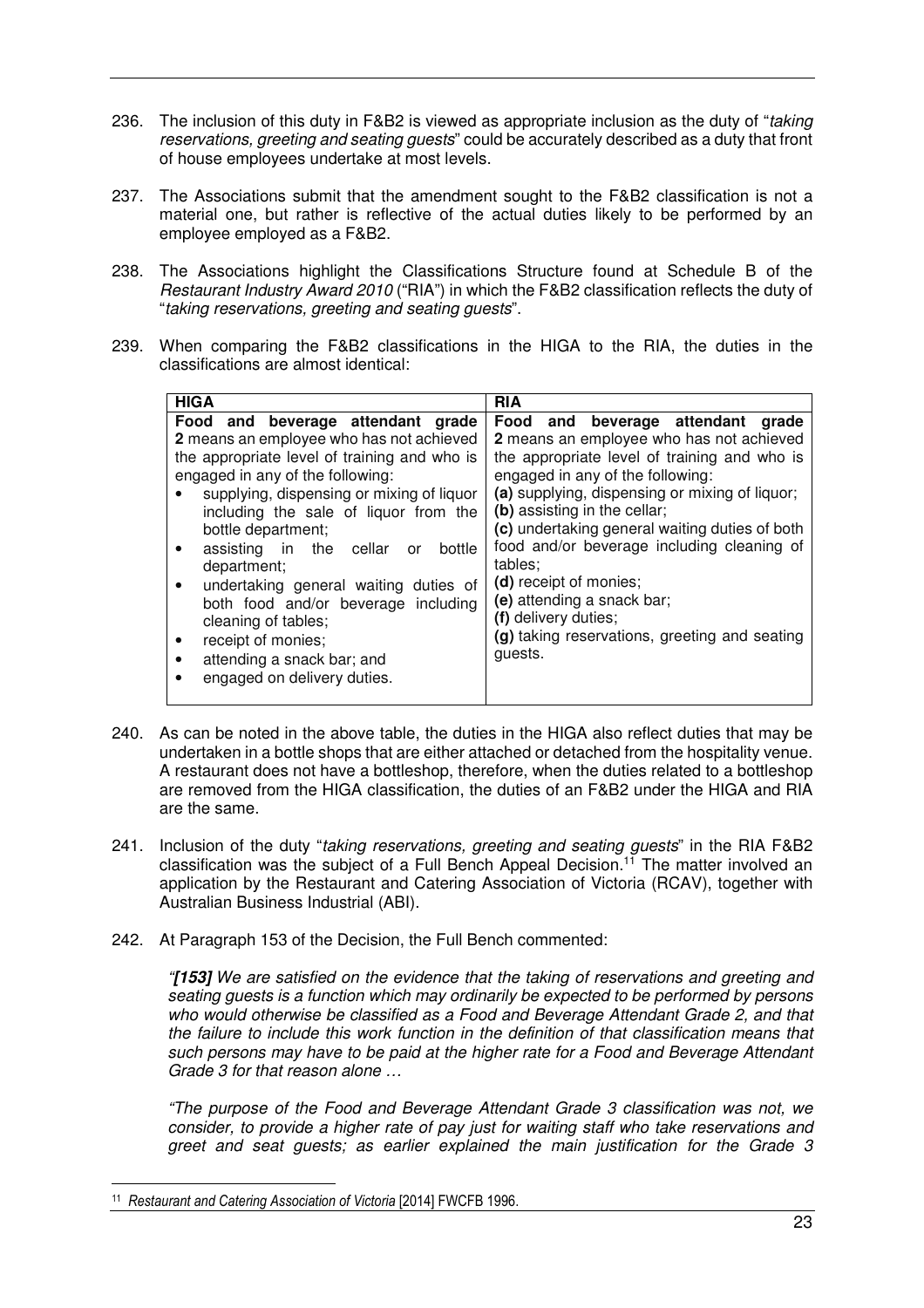*classification was that, unlike Grade 2, it applies to a person who has "achieved the appropriate level of training", being (as the definition of "appropriate level of training" in clause 3.1 makes clear) the completion of relevant AQF Certificate II qualifications.* 

*"Because the Restaurant Award has classifications which cannot in practical terms be utilised by employers, we conclude that it is clearly not operating effectively because of an anomaly arising from the award modernisation process, and we further find that the Restaurant Award is not meeting the modern awards objective in that it is not providing a "relevant" minimum safety net of terms and conditions. We will vary the Restaurant Award to include the work function of "Taking reservations, greeting and seating guests" in the definition of the classification of Food and Beverage Attendant Grade 2 in clause B.2.2. Again, that variation will make it clear that no existing employee can have his or her classification reduced as a result of the variation. The variation shall take effect on 1 July 2014.* 

- 243. The Associations submit that the circumstances relating to F&B2 in the RIA are similar to the circumstances for F&B2 in the HIGA. While the difference between an F&B2 and F&B3 in the HIGA does not turn on the holding of appropriate level of training, as it does in the RIA, the tasks and responsibilities of the HIGA F&B3 classification are significantly different to those of a F&B2 classification.
	- **HIGA F&B2 HIGA F&B3 Food and beverage attendant grade 2** means an employee who has not achieved the appropriate level of training and who is engaged in any of the following: supplying, dispensing or mixing of liquor including the sale of liquor from the bottle department; • assisting in the cellar or bottle department; • undertaking general waiting duties of both food and/or beverage including cleaning of tables; • receipt of monies; • attending a snack bar; and engaged on delivery duties. **Food and beverage attendant grade 3** means an employee who in addition to the tasks performed by a **Food and beverage attendant grade 2** is engaged in any of the following: • the operation of a mechanical lifting device; • attending a wagering (e.g. TAB) terminal, electronic gaming terminal or similar terminal; full control of a cellar or liquor store (including the receipt, delivery and recording of goods within such an area); mixing a range of sophisticated drinks: supervising food and beverage attendants of a lower grade; taking reservations, greeting and seating guests; and • training food and beverage attendants of a lower grade.
- 244. The below table provides a comparison of duties and responsibilities:

- 245. The duties and responsibilities of a F&B3 classification include the supervision, and training, of food and beverage attendants at a lower grade, and full control of a bottleshop.
- 246. The taking of reservations, greeting and seating of guests is a duty that the Associations submit should be included in the F&B2 classification.
- 247. The Associations further submit that it is not practical or realistic for those tasks and the seating of guests to only be assigned to a Grade 3 employee given that this duty, and exclusion of this duty from the F&B2 classification is inconsistent with the modern awards objective.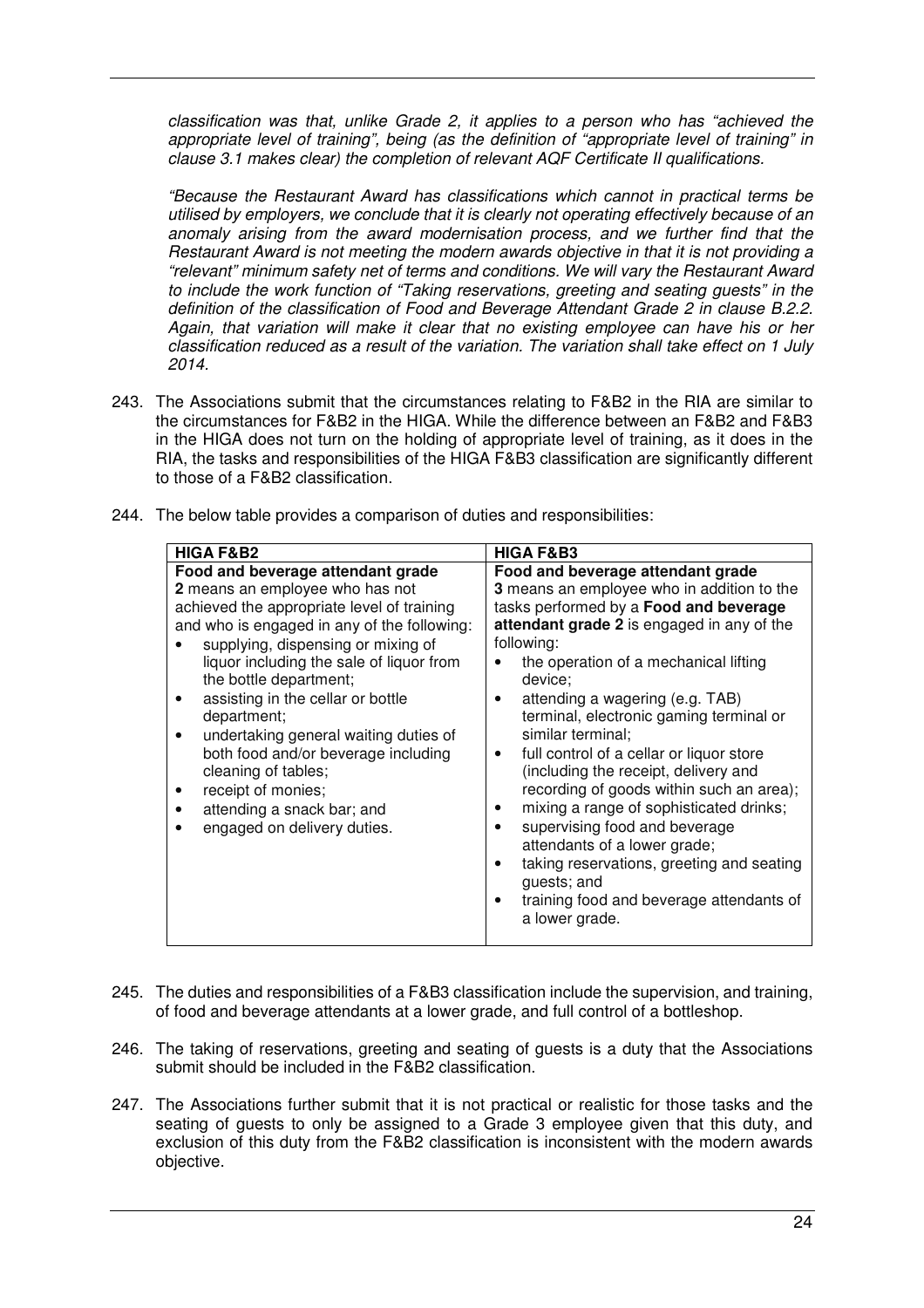Item 39 – Clerical grade 3

- 248. The Associations seek a variation to the clerical grade 3 classification in Schedule D.2.4 of the HIGA.
- 249. This classification is a lengthy classification covering close to two pages of the HIGA. It is considerably longer than any other classification in the HIGA.
- 250. The classification is that length due to the then Australian Industrial Relations Commission ("AIRC") replicating the equivalent classification from *The Hospitality Industry – Accommodation, Hotels, Resorts and Gaming Award 1998* into the HIGA during the AIRC's Award Modernisation process.
- 251. Parties to the Award Modernisation process did not raise the length of the classification at the time, resulting with the classification in the HIGA remaining as it appeared in *The Hospitality Industry – Accommodation, Hotels, Resorts and Gaming Award 1998.*
- 252. The Associations submit that Clerical grade 3 classification is outdated, particularly in its reference to the use of certain technologies. The technologies that were current at the time the classification was developed are not the same technologies used in 2018, and will not be the same as technologies used in the future.
- 253. Accordingly, the Associations seek to vary this classification to make it relevant for, and reflective of, modern hospitality businesses, modern hospitality business practice, and modern technology.
- 254. The proposed new change ensures, the Associations submit, that there is a 'fair and relevant minimum safety net of terms and conditions' which provide modern work practices that are simple and easy to understand. The modern awards objective will therefore be met in approving this amendment.<sup>12[1]</sup>
- 255. The Associations propose the following new classification for Clerical grade 3:

**Clerical Grade 3** *means an employee who has the appropriate level of training and who performs any of the following:* 

- *Clerical duties of an advanced nature. This may include:* 
	- o *advanced use of office equipment including a personal computer, devices attached to a personal computer, photocopiers and any other like equipment;*
	- o *advanced use of one or more computer software packages, whether general or specific to the employer;*
	- o *use of advanced keyboard functions;*
	- o *creating and generating reports;*
	- o *maintaining a records system whether computer based or otherwise;*
	- o *operation of a reception switchboard in order to respond to enquiries or direction to the relevant person or department;*
- *Assistance with accounting processes. This may include:* 
	- o *maintaining financial records such as cash payment summaries (petty cash), banking reports;*
	- o *preparing time and wage records;*
	- o *assisting with accounts payable/receivable queries;*
- *Arrangement of travel bookings and making of appointments;*

 $\overline{a}$ 

<sup>12</sup> *Fair Work Act 2009* (Cth) ss 134(1), 134(1)(d), 134(1)(g).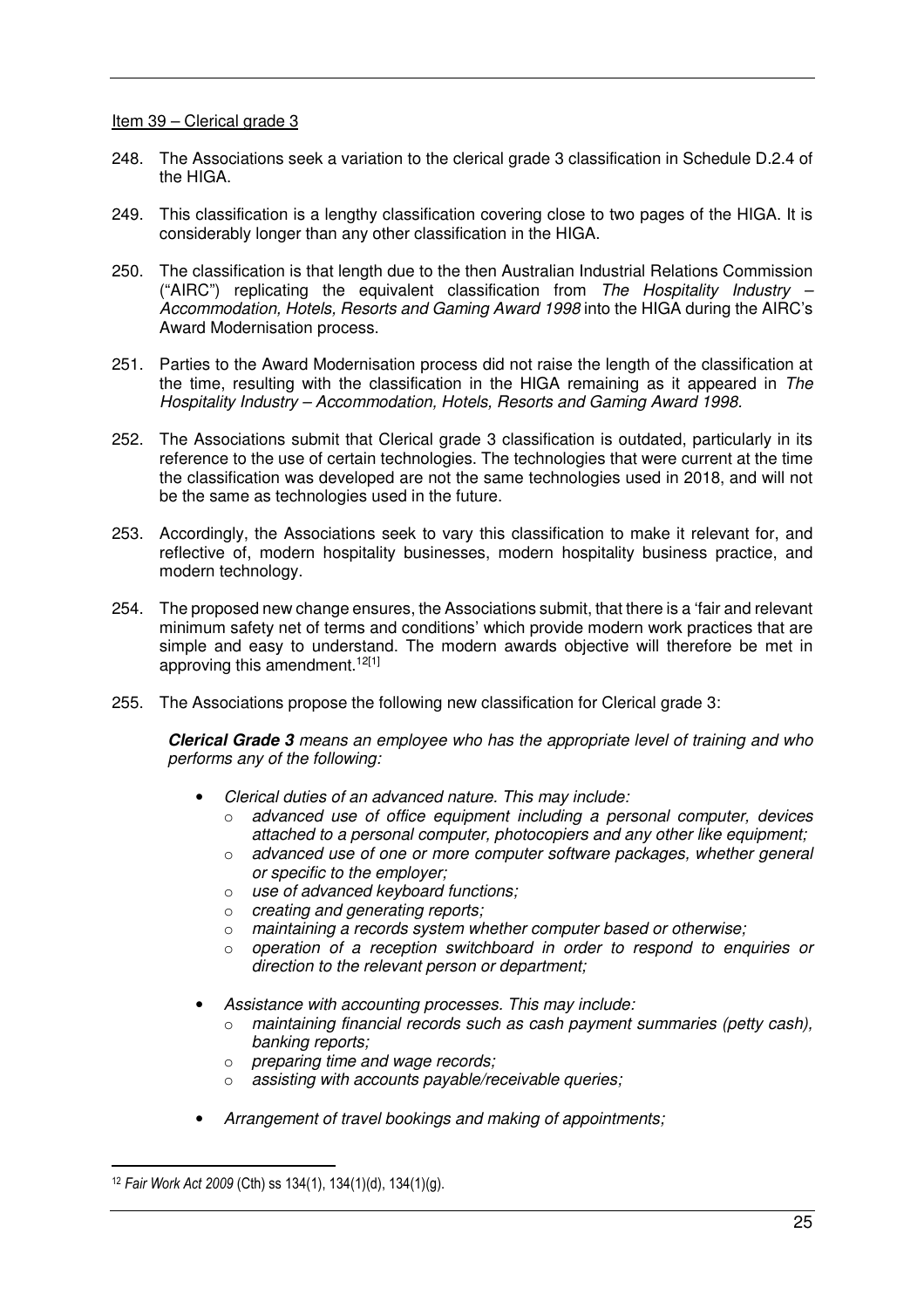- *Providing general or specialist advice and information about the organisation and its services.*
- 256. The replacing of the Clerical grade 3 classification with the above wording does not change the structure or the scope of the classification.
- 257. The Associations are proposing a necessary modernisation of the classification.
- 258. The Associations are mindful of the fact that technology is ever changing and therefore submits the new classification is:
	- a. broad enough that it still applies to those employees who currently fall within the classification;
	- b. does not have an effect on the level or complexity of tasks and duties required to be undertaken at this level.

## **New Proposed Variations**

## Apprentices – other than cooking and waiting trades

259. The Associations note that a variation proposed by the Associations at paragraph 7 of its submission of 8 February 2018 is not included in the Summary. Paragraph 7 stated:

*[7] The Associations raise a new item for consideration as part of this matter. It is the Associations position that where an award provides for a trade qualified classification, that award should also provide provisions dealing with apprenticeship wages that are related to that trade qualified classification. For example, the HIGA does not include an apprentice wages table for persons in an apprenticeship that leads to becoming a trade qualified Gardener.* 

- 260. The Associations propose a variation to clause to 20.4 of the HIGA.
- 261. Clause 14 of the HIGA permits the employment of apprentices in accordance with the relevant apprenticeship legislation.
- 262. An apprentice is to be paid in accordance with clause 20.4 of the HIGA.
- 263. Schedule D of the HIGA sets out the classification coverage and includes trade qualified classifications in the following streams:
	- a. food and beverage;
	- b. kitchen; and
	- c. maintenance and trades other than the cooking trade.
- 264. The overarching provision which permits the employment of apprentices does not limit the occupational scope of apprenticeships which may be undertaken. However, clause 20.4 of the HIGA sets the minimum wages for apprentices (including adult apprentices) in the cooking and waiting trades only.
- 265. There is no minimum wages provision for employees apprenticed in the maintenance and trades – other than cooking trade stream, suggesting the combined effect of clauses 14.1 and 20.4 of the HIGA, is that those employees apprenticed in the maintenance and trades – other than cooking trade stream are not covered by the HIGA, but are likely to be covered by *the Miscellaneous Award 2010*.
- 266. The best example of this inconsistency is a gardening apprenticeship.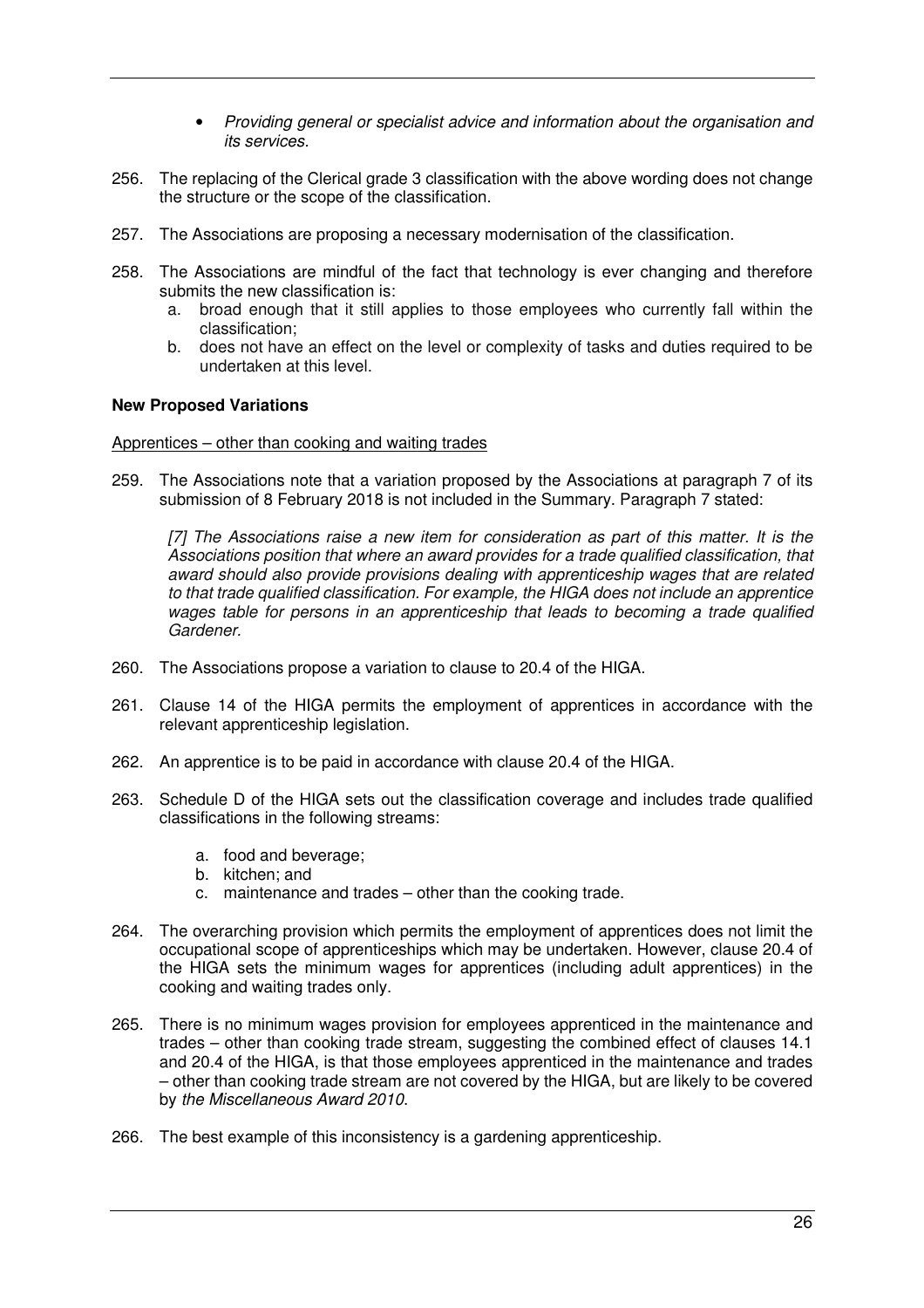267. This has arguably occurred as a result of the Commission's initial Award Modernisation Decision *[2008] AIRCFB 717*, regarding trades other than cooking and waiting. It is best summarised at paragraph 51:

*"[51] Some parties sought the inclusion of additional trades classifications for maintenance and repair work in order to provide full coverage of work undertaken in the industry. We have decided not to include classifications for trades other than cooking and waiting in the draft award. It is not clear, from the consultations, what type of maintenance trades work is undertaken by directly employed persons in the industry.* 

*Before including additional trades level classifications, to accommodate maintenance and repair work by directly employed persons, we would require additional information as to the type and extent of such work. Only then could a determination be made as to the type of trades, the classifications and the levels to be included and the additional terms and conditions that might be required for the relevant employees in the hospitality industry context."* 

268. The Decision of Raffaelli C, on 4 October 2011 in *Australian Business Industrial<sup>13</sup>* resulted in the insertion of gardener classifications into the HIGA. The Commission found at paragraph 4:

"*an error has occurred when making the Award, in that gardener classifications were omitted*."

- 269. The wording currently contained in Clause 20.4 reflects the Commission's decision in [2008] AIRCFB 717, and this was not suitably updated to reflect the possibility of an apprenticed gardener when the gardener classifications were included in the HIGA in 2011.
- 270. It is submitted by the Associations that the HIGA should provide minimum wages for any apprenticeship which may lead to a trade qualified classification that falls within the scope of the coverage clause of the HIGA.
- 271. It is further submitted that this can be accommodated by varying clause 20.4(a) of the HIGA so that it refers to "*Apprenticeships Other Than Waiting"* rather than simply referring to "Cooking Apprenticeship".
- 272. It is noted that the minimum wages currently provided for in clause 20.4(a) of the HIGA are the same as those provided for under *the Miscellaneous Award 2010*.

## Consistency of Term Usage

- 273. The Associations raise a further item for the Commission's consideration. This new item has arisen as a result of preparing submissions on item 3 and 23, accrued rostered day off.
- 274. The Associations note that different terminology is used to describe an employee's rostered day (as per clause 3.1) off at the following clauses:
	- a. Clause 26.5 use of the words "their day off";
	- b. Clause  $27.1(d)$ ,  $29.1(a)$  at dot points 5 and 6, and  $29.1(b)(iii)$  use of the words "days off"
	- c. Clause  $29.1(c)(ii)$  the use of the words "normal days off"
	- d. Clause  $29.3(e)$  use of the words "paid accrued days off"
	- e. Clause  $29.1(c)(vi) use of the words "rostered day off on full pay"$
	- f. Clause 29.3(a) and  $(f)$  use of the words "non-working days"

 $\overline{a}$